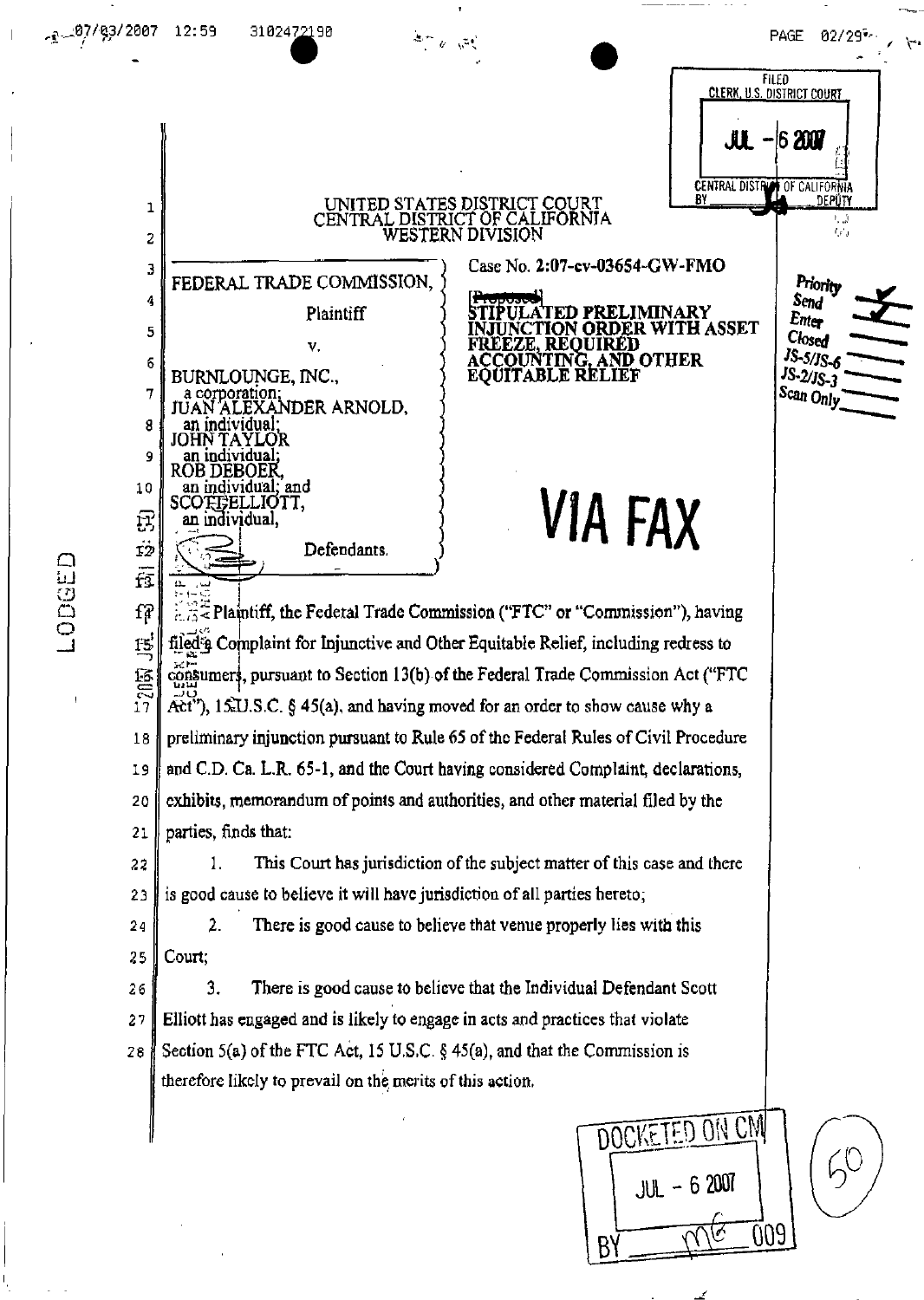鱼

 $PAGE = 03/29^{\frac{1}{7}}$ 

高度音乐局

1 4. The evidence set forth in the "Plaintiff Federal Trade Commission's 2 Memorandum of Points and Authorities Supporting the Application for a Noticed *3 ExParte* Temporary Restraining Order" and in theaccompanying exhibits, and all other documents filed by the parties show that the Individual Defendants engaged 4 5 in a classic pyramid scheme in violation of Section 5 of the FTC Act, 15 U.S.C.  $\S$  $6 \parallel 45(a)$ . In accordance with Fed, R, Civ. P, 65, good cause therefore exists for  $7$ . sissuing this preliminary injunction. Furthermore, to preserve the Court's ability to 8 grant effective relief, there is good cause for the Court to enter an order preserving 9 certain assets and to require that they provide an accounting of their assets and of 10 the monies that they have received as a result of their activities challenged in the 11 Complaint and expedited discovery. 12 5. Weighing the equities and considering the Commission's likelihood  $13$  of ultimate success, a preliminary injunction with asset freeze, requiring an  $14$  accounting and other equitable relief is in the public interest.  $15$  6. As an agency of the United States, no security is required of the 16 Commission forthe issuance ofa preliminary injunction. *See* Fed. R.Civ, P. 65, 17 **Definitions** 18 For the purpose of this preliminary injunction, the following definitions 19 shall apply: 20 | I. "Asset" or "Assets" means any legal or equitable interest in, right to,  $21$   $\parallel$  or claim to, any real and personal property, including, but not limited to chattel, 22 goods, instruments, equipment, fixtures, general intangibles, inventory, cheeks,  $23$   $\parallel$  notes, leaseholds, effects, contracts, mail or other deliveries, shares of stock, lists  $24$  of consumer names, accounts, credits, mortgages, premises, receivables, funds,  $25$  and cash, wherever located, whether in the United States or abroad, and shall  $26$  include both existing assets and assets acquired after the date of entry of this 27 || Order. 28 2. **"Individual Defendant"** means Scott Elliott. $\hat{z}$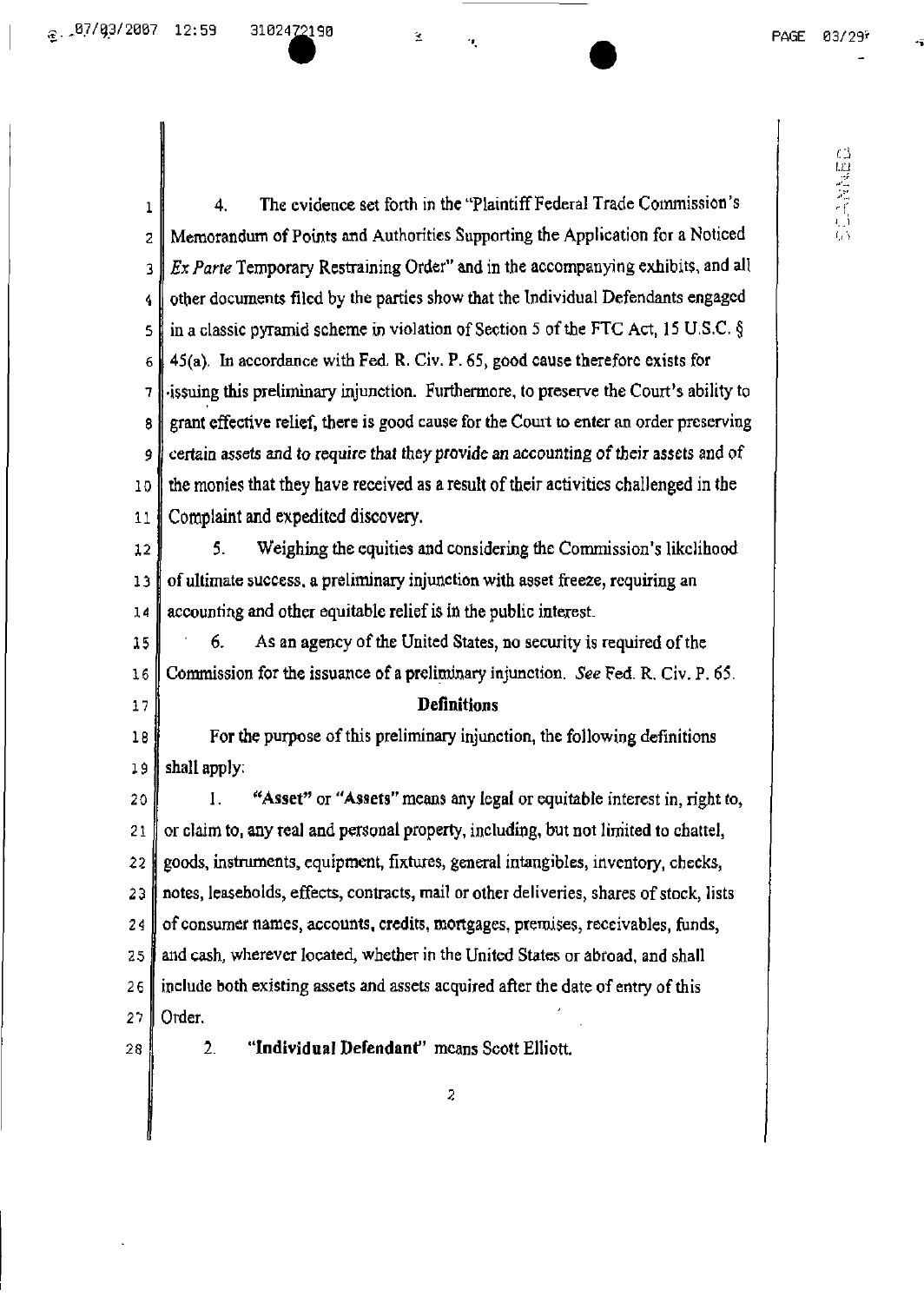ł.

**•** 

r:<br>II.

.;

 $1$   $\parallel$  3. "Financial Institution" means any bank, savings and loan institution.  $2 \parallel$  credit union, or any financial depository of any kind including, but not limited to  $3$  any brokerage house, money market or mutual fund, telephone or common carrier, 4 storage company, trustee, broker-dealer. escrow agent, titlecompany, commodity 5 trading company, credit card company, or precious metal dealer, or any other  $6 \parallel$  person, partnership, corporation, or other legal entity maintaining or having 7 control of any records, accounts or other assets owned directly or indirectly, of a record or beneficially, by the Individual Defendant, including accounts or other 9 assets that any Defendant may control by virtue of being a signatory on said 10 accounts. 11 4. "Marketing Program" includes, but is not limited to, any multi-level

12 marketing program, business investment opportunity, pyramid marketing scheme, 13 Ponzi scheme, or chain marketing scheme that is marketed by any of the 14 Defendants.

15 5. "Mogul Program" means the BurnLounge Mogul Program through 16 which participants earn monetary rewards.

17 6. "Person" means a natural person, an organization or other legal entity, including a corporation, partnership, sole proprietorship, limited liability company, association, or cooperative, or any other group or combination acting as  $\parallel$  an entity.

21 7. "Plaintiff" means the Federal Trade Commission ("Commission" or 22 "FTC").

 $23$   $\parallel$  8. The terms "and" and "or" in this Order shall be construed 24 conjunctively or disjunctively as necessary, to make the applicable sentence or 25 phrase inclusive rather than exclusive.

- 26 27
- 28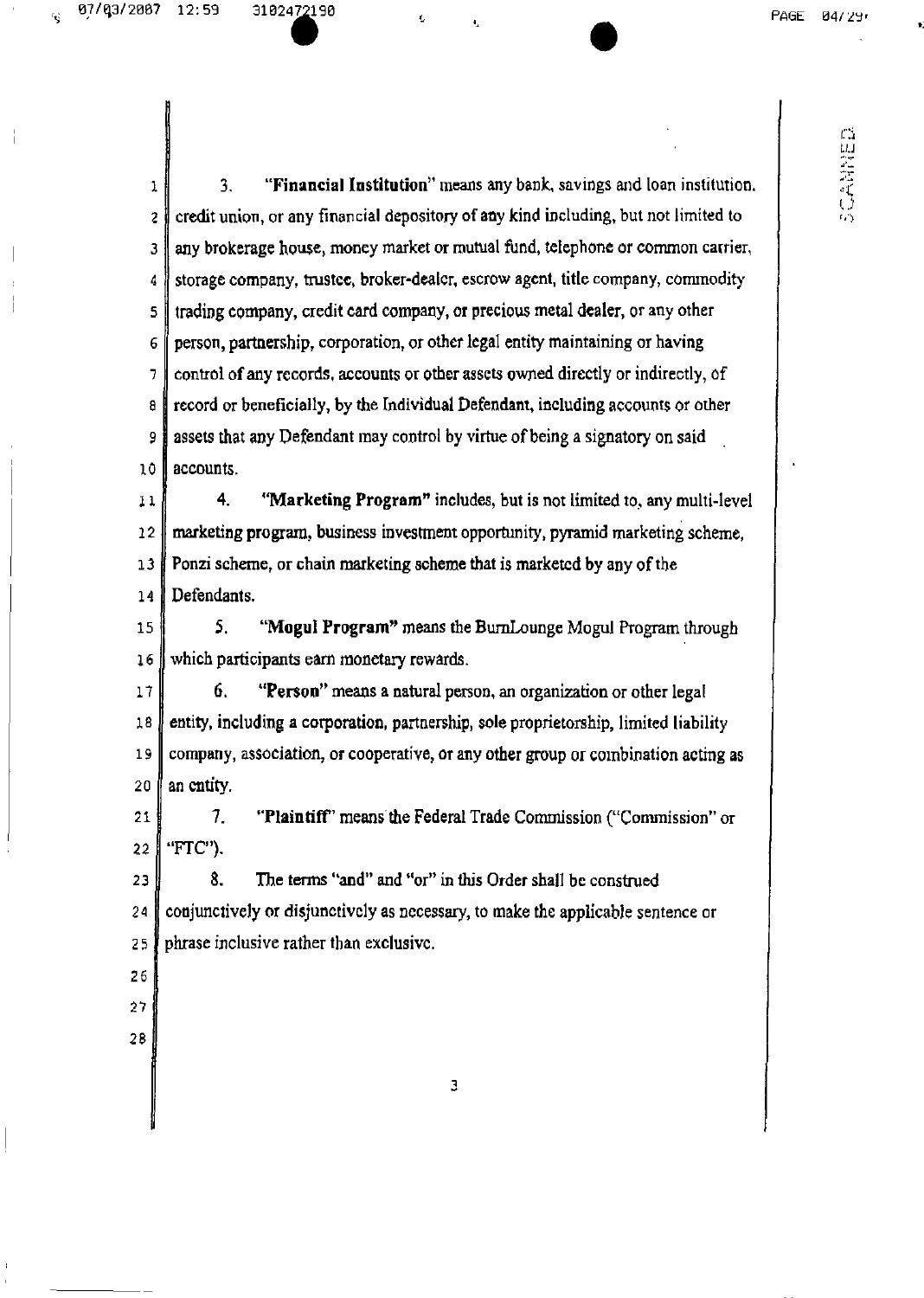1

2

h LU

## ORDER

## I. PYRAMID PROffiBlTION

IT IS THEREFORE ORDERED that the Individual Defendant is 3 4 temporarily restrained and enjoined from engaging, participating or assisting in,  $5$  any manner or capacity whatsoever, from operating the Mogul Program or any 6 Marketing Program that:

7 A. Pays any compensation related to recruitment;

 $8 \parallel$  B. Pays any compensation related to the purchase or sale of goods or 9  $\parallel$ 10 sales to persons who are not members of the Mogul Program or the 11 Marketing Program; or

12 C. Otherwise constitutes a pyramid scheme.

13 II. INJUNCTION AGAINST MISREPRESENTATION

14 IT IS FURTHER ORDERED that, in connection with the advertising, 15 promoting, marketing, offering or providing, or assisting others in the advertising, 16 promoting, marketing, offering or providing the Mogul Program, or anyother 17 Marketing Program, the Individual Defendant ishereby temporarily restrained and 18 enjoined from making or assisting in the making of, expressly or by implication,  $19$  orally or in writing, any false or misleading statement or representation of material  $20$  fact, including, but not limit to: misrepresenting that consumers who participate in 21 the Mogul Program, or any Marketing Program will or are likely to receive  $22$  substantial income.

## 23 JULIE III. INJUNCTION AGAINST MATERIAL OMISSIONS

24  $\parallel$  IT IS FURTHER ORDERED that, in connection with the advertising, 25 promoting, marketing, offering or providing, or assisting others in the advertising, 26 promoting, marketing, offering or providing the Mogul Program, or any 27 Marketing Program, the Individual Defendant is hereby temporarily restrained and 28 enjoined from failing to disclose, clearly and conspicuously, orally or in writing,

4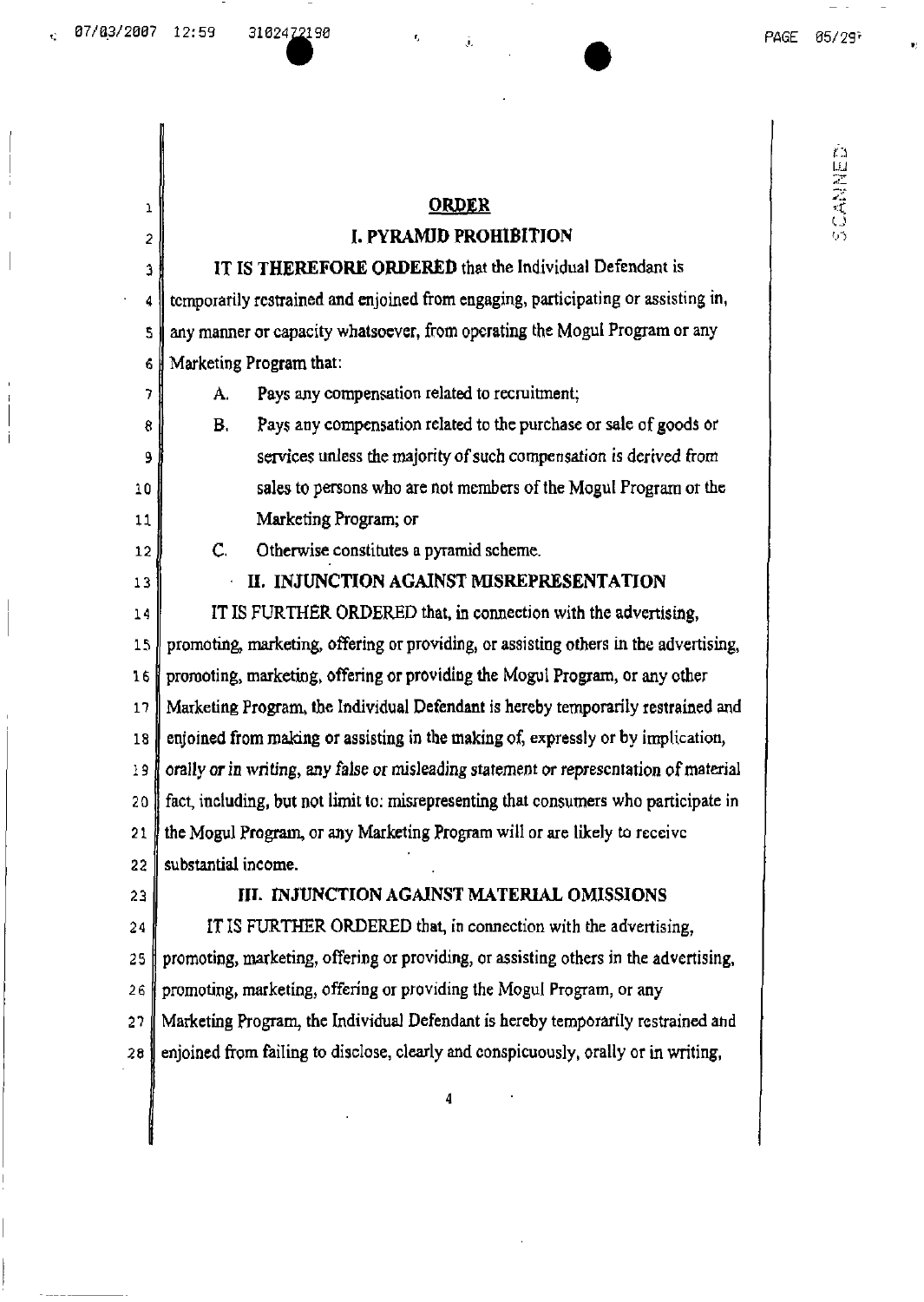$\bf{l}$ 

 $\overline{2}$ 

 $\overline{\mathbf{3}}$ 

 $\overline{\mathbf{4}}$ 

5

 $\epsilon$ 

7

8

 $\mathsf 9$ 

 $10$ 

 $11$ 

 $12$ 

 $13$ 

14

15

16

 $17$ 

18

19

20

21

22

23

24

25

△阻逆逆低○

all information material to a consumer's decision to participate in the Mogul Program or any other Marketing Program, including, but not limited to, the fact that the structure of the Mogul Program or any other Marketing Program prevents the vast majority of participants from making substantial income. **IV. ASSET FREEZE** IT IS FURTHER ORDERED that the Individual Defendant is hereby temporarily restrained and enjoined from: Transferring, converting, encumbering, selling, concealing, A. dissipating, disbursing, assigning, spending, withdrawing, or otherwise disposing of any assets, wherever located, that are (1) owned or controlled, in whole or in part, by any Individual Defendant: (2) titled or held in the name, singly or jointly, of any Individual Defendant; (3) in the actual or constructive possession of any Individual Defendant; or (4) owned, controlled by, or in the actual or constructive possession of any corporation, partnership, or other entity directly or indirectly owned, managed, or controlled by, or under common control with, the Individual Defendant including, but not limited to, any assets held by or for the Individual Defendant at any bank or savings and loan institution, or with any financial institution, as defined above, or other depository of any kind; Opening or causing to be opened any safe deposit boxes or other  $B<sub>r</sub>$ storage facility or container titled in the name of or subject to access

by the Individual Defendant; Incurring charges or cash advances on any credit card, debit card, or  $\mathsf{C}$ . checking card issued in the name, singly or jointly, of the Individual

26 27

28

5

Defendant; and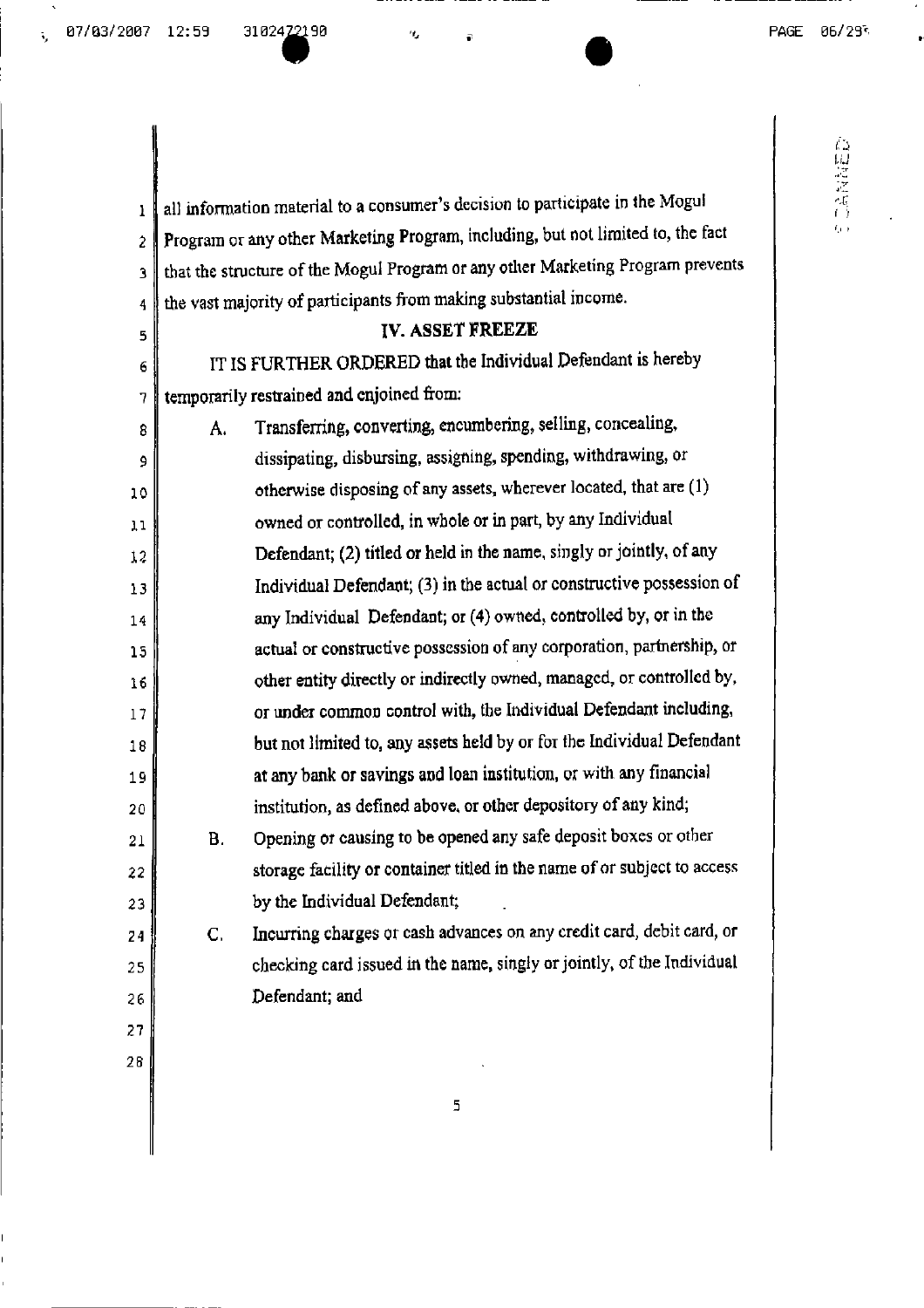いこされにこ

 $1$  D, Securing a loan with or incurring a Hen on the real property, the  $2 \parallel$  personal property, or other asset in the name, singly or jointly, of the 3 Individual Defendant.

**•** 

 $4 \parallel$  Provided further, the Individual Defendant shall be allowed to spend funds 5 to pay ordinary and necessary monthly living expenses established prior to the  $6 \nparallel 6$  filing of the instant litigation, including mortgage payments, rent, car payments.  $7 \parallel$  alimony, child support, and medical expenses. The Individual Defendant shall 8 l incur no new debt.

9 Provided further. thatupon expedited application to theCourt. the 10 Individual Defendant shall be allowed reasonable attorney's fees subject to a full 11 financial disclosure by the Individual Defendant andalso subject to FTC and 12 Court approval. The sole source of said expenses shall be the future income of 13 each Individual Defendant.

## 14 V. DUTIES OF **THIRD.PARTY** ASSET HOLDERS

 $15$  IT IS FURTHER ORDERED that, pending determination of the Plaintiffs 16 request for a preliminary injunction, any financial institution, business entity, or  $17$  person that holds, controls or maintains custody of any account or asset titled in 18 the name of, held for the benefit of, or otherwise under the control of the  $19$  | Individual Defendant, or has held, controlled or maintained custody of any such 20 account or asset at any time since October 1, 2005, shall:

21 A. Prohibit any person or entity from withdrawing, removing, assigning, **transferring, pledging, encumbering, disbursing, dissipating, converting, selling, or otherwise disposing of any such asset except as**  $\parallel$  provided in Paragraph IV or directed by further order of the Court;

 $25$  B. Deny any person or entity access to any safe deposit box or other 26  $\parallel$  storage facility that is:

 $27$  || 1. titled in the name of any Individual Defendant, either 28 **individually or jointly; or** 

6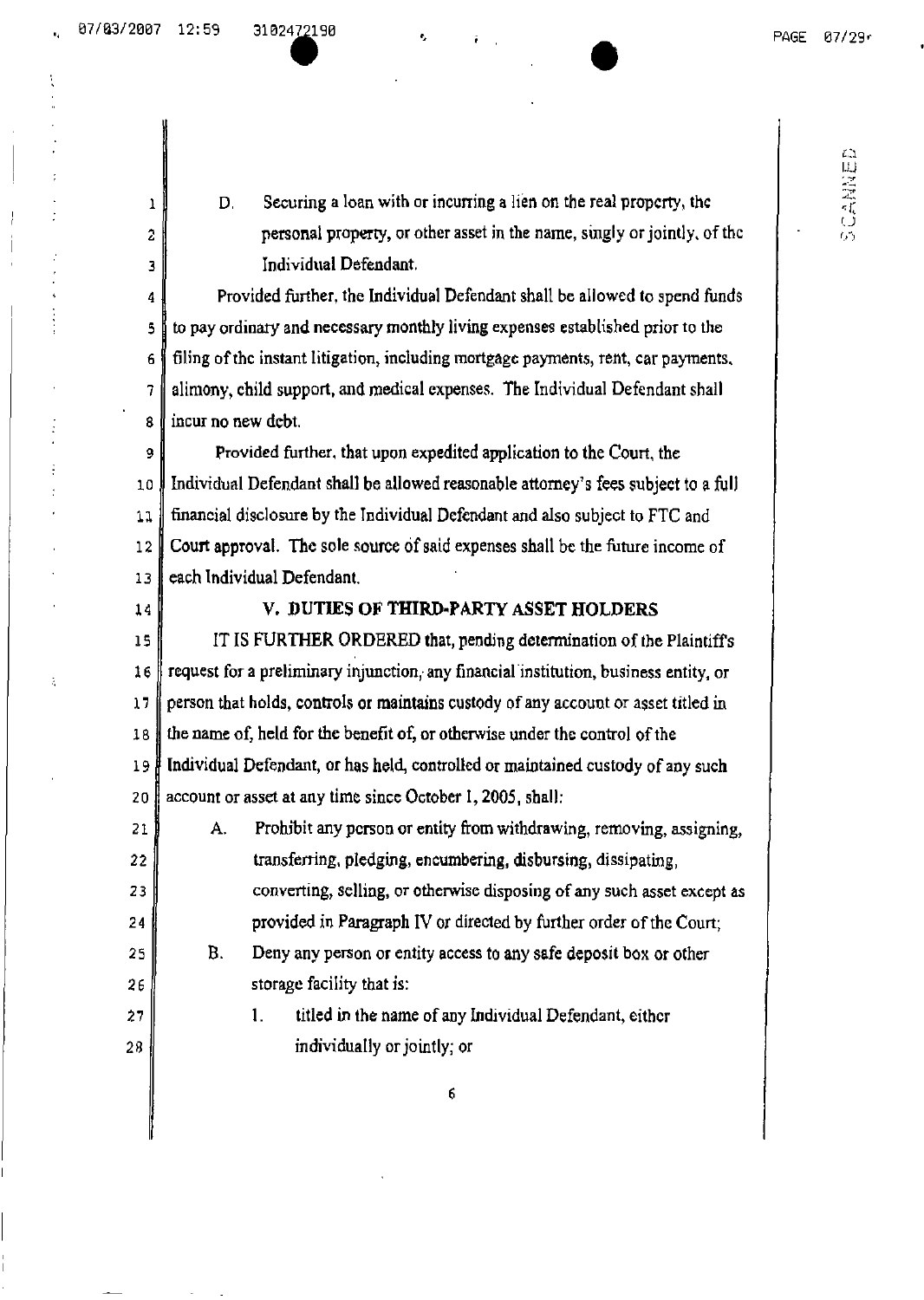l,

 $\overline{\phantom{a}}$ 

ŧ,

| 1  |                | otherwise held for the benefit of or subject to access by any<br>2.        |
|----|----------------|----------------------------------------------------------------------------|
| 2  |                | Individual Defendant.                                                      |
| 3  | $\mathsf{C}$ . | Provide counsel for the Commission, within five (5) business days of       |
| 4  |                | receiving a copy of this Order, a sworn statement setting forth:           |
| 5  |                | the identification number of each such account or asset titled in<br>1.    |
| 6  |                | the name, individually or jointly, or held on behalf of, or for the        |
| 7  |                | benefit of, the Individual Defendant;                                      |
| 9  |                | the balance of each such account, or a description of the nature<br>2.     |
| 9  |                | and value of such asset as of the time this Order is served, and,          |
| 10 |                | if the account or other asset has been closed or removed, the              |
| 11 |                | date closed or removed, the total funds removed in order to                |
| 12 |                | close the account, and the name of the person or entity to whom            |
| 13 |                | such account or other asset was remitted; and                              |
| 14 |                | 3.<br>the identification of any safe deposit box or other storage          |
| 15 |                | facility or container that is either titled in the name,                   |
| 16 |                | individually or jointly, of the Individual Defendant or is                 |
| 17 |                | otherwise subject to access by the Individual Defendant;                   |
| 18 | D.             | Upon the request by the Commission, promptly provide, within five          |
| 19 |                | (5) business days of receipt of the request, the Commission with           |
| 20 |                | copies of records or other documentation requested by the                  |
| 21 |                | Commission pertaining to such account or asset, including but not          |
| 22 |                | limited to originals or copies of account applications, account            |
| 23 |                | statements, signature cards, checks, drafts, deposit tickets, transfers to |
| 24 |                | and from the accounts, all other debit and credit instruments or slips,    |
| 25 |                | currency transaction reports, 1099 forms, and safe deposit box logs;       |
| 26 |                | and                                                                        |
| 27 | Ë.             | Cooperate with all reasonable requests of the Commission relating to       |
| 28 |                | implementation of this Order.                                              |

'-"r' ~,~~ ~rrJ *V)*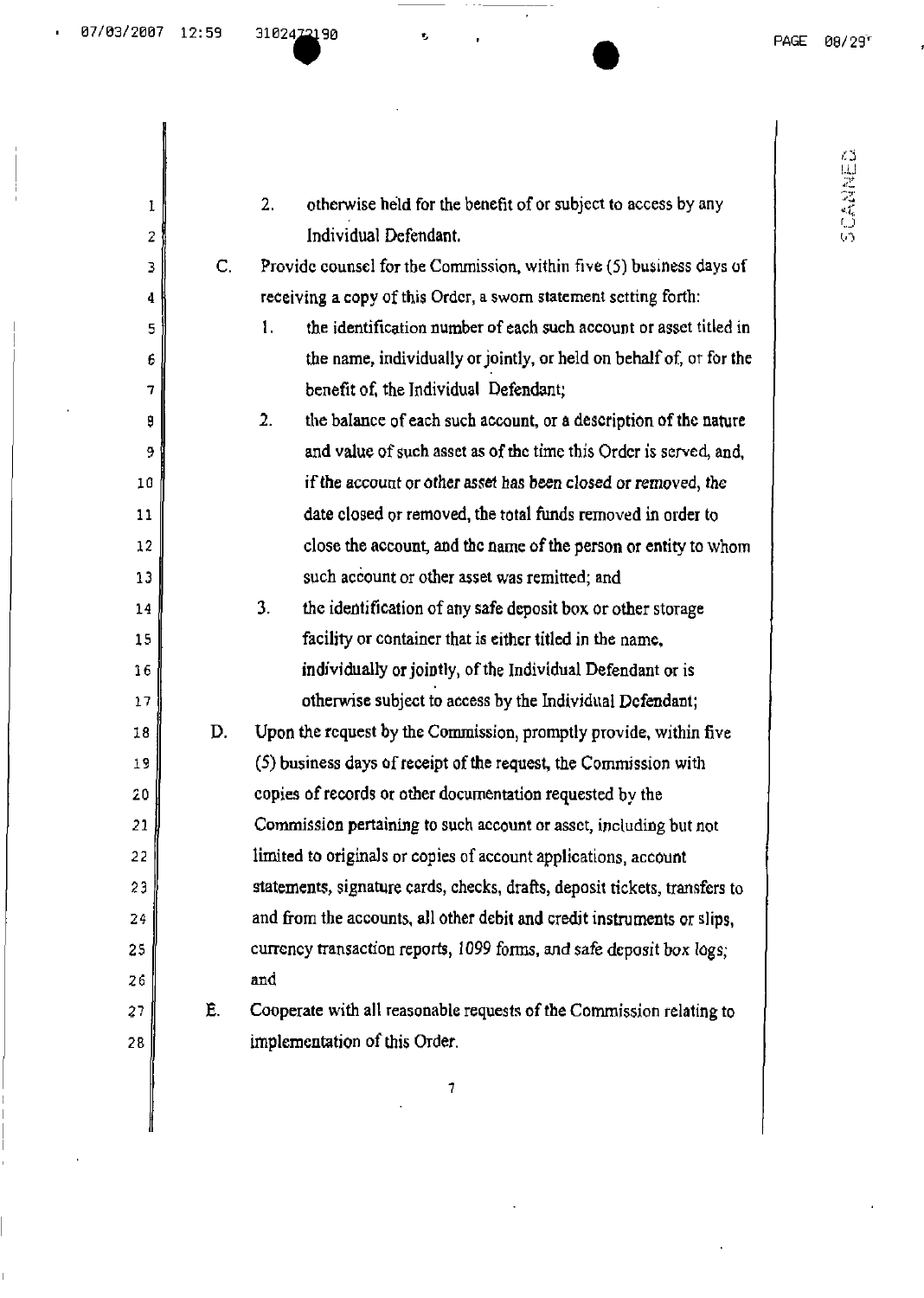**DESERVA** 

## $\parallel$  VI. FOREIGN ASSET REPATRIATION

| $\overline{c}$ | IT IS FURTHER ORDERED that within five (5) business days following                  |
|----------------|-------------------------------------------------------------------------------------|
| $\mathfrak{Z}$ | the service of this Order, the Individual Defendant shall:                          |
| 4              | Provide the Commission with a full accounting of all funds,<br>Α.                   |
| 5              | documents, and assets located outside of the United States which are                |
| 6              | (1) titled in the name, individually or jointly, of the Individual                  |
| 7              | Defendant; or (2) held by any person or entity for the benefit of the               |
| 8              | Individual Defendant; or (3) under the direct or indirect control,                  |
| 9              | whether jointly or singly, of the Individual Defendant;<br>$\epsilon$               |
| 10             | Transfer to the territory of the United States all funds, documents, and<br>В.      |
| 11             | assets located outside of the United States which are (1) titled in the             |
| 12             | name individually or jointly of the Individual Defendant; or (2) held               |
| 13             | by any person or entity for the benefit of the Individual Defendant; or             |
| 14             | (3) under the Individual Defendant's direct or indirect control,                    |
| 15             | whether jointly or singly;                                                          |
| 16             | С.<br>Hold and retain all repatriated funds, documents, and assets, and             |
| 17             | prevent any transfer, disposition, or dissipation whatsoever of any                 |
| 18             | funds or assets, except as required by this Order; or for any funds,                |
| 19             | documents, or assets held by or in the name of the Individual                       |
| 20             | Defendant; and                                                                      |
| 21             | Provide the Commission access to all records of funds, documents, or<br>D.          |
| 22             | assets of the Individual Defendant held by financial institutions or                |
| 23             | other entities or individuals located outside the United States by                  |
| 24             | signing a Consent to Release of Financial Records, to be supplied by                |
| 25             | Plaintiff.                                                                          |
| 25             | VII. INTERFERENCE WITH REPATRIATION                                                 |
| 27             | IT IS FURTHER ORDERED that the Individual Defendant is hereby                       |
| 28             | temporarily restrained and enjoined from taking any action, directly or indirectly, |
|                |                                                                                     |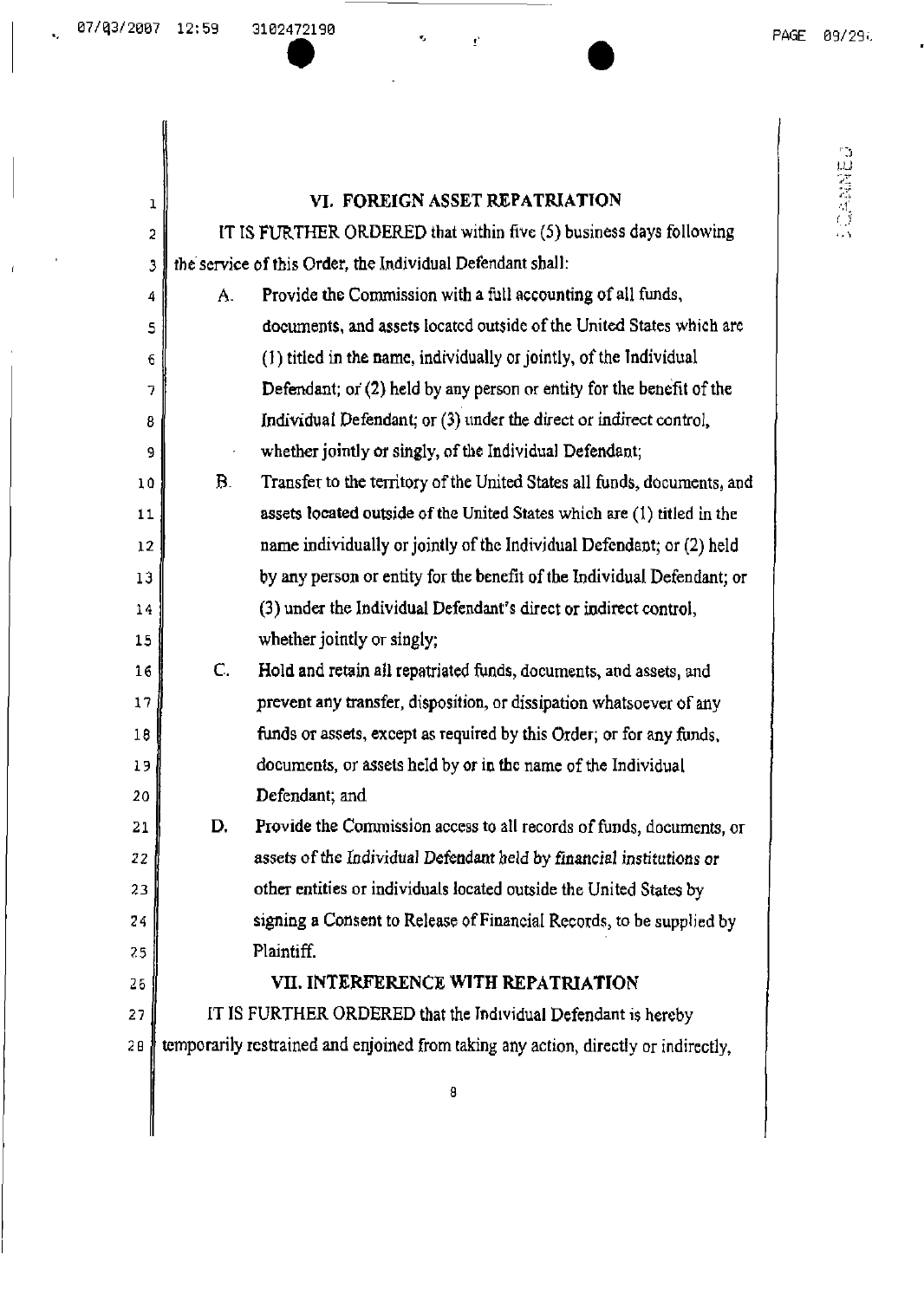LANNE

•

1 which may result in the encumbrance or dissipation of funds, documents, or assets  $2 \parallel$  held outside of the United States, or in the hindrance of the repatriation required  $3 \parallel$  by the preceding Section of this Order, including but not limited to:  $\parallel$  A. Sending any statement, letter, fax, e-mail or wire transmission,  $5 \text{ }$  telephoning or engaging in any other act, directly or indirectly, that results in a 6 determination by a foreign trustee or other entity that a "duress" event has  $7 \text{ l}$  occurred under the terms of a foreign trust agreement until such time that all assets s have been fully repatriated pursuant to thepreceding Section ofthis Order; and 9 **B.** Notifying any trustee, protector or other agent of any foreign trust or 10  $\parallel$  other related entities of either the existence of this Order, or of the fact that 11 repatriation is required pursuant to a Court Order, until such time that all assets  $12$  have been fully repatriated pursuant to the preceding Section of this Order. 13 VIII. FINANCIAL STATEMENTS AND ACCOUNTING 14 **ITIS FURTHER ORDERED** that, within five (5) business days after  $15$  service of this Order, the Individual Defendant shall provide to counsel for 16 Plaintiff: 17 A. A completed financial statement signed under penalty of perjury and 18  $\parallel$  accurate as of the date of entry of this Order, in the form provided as 19 | Attachment A; and 20 B. A full and complete disclosure of all financial information and 21  $\parallel$  records in their care, custody or control that relates to any financial  $22$   $\parallel$  transaction with BumLounge. 23 Provided further that the provisions of Sections IV, V, VI, and VII above  $24$  shall terminate upon the posting by the Individual Defendant of commercially 25  $\parallel$  reasonable security in an amount equal to the sum said Individual Defendant is  $26$  determined to have received from BurnLounge, 27 289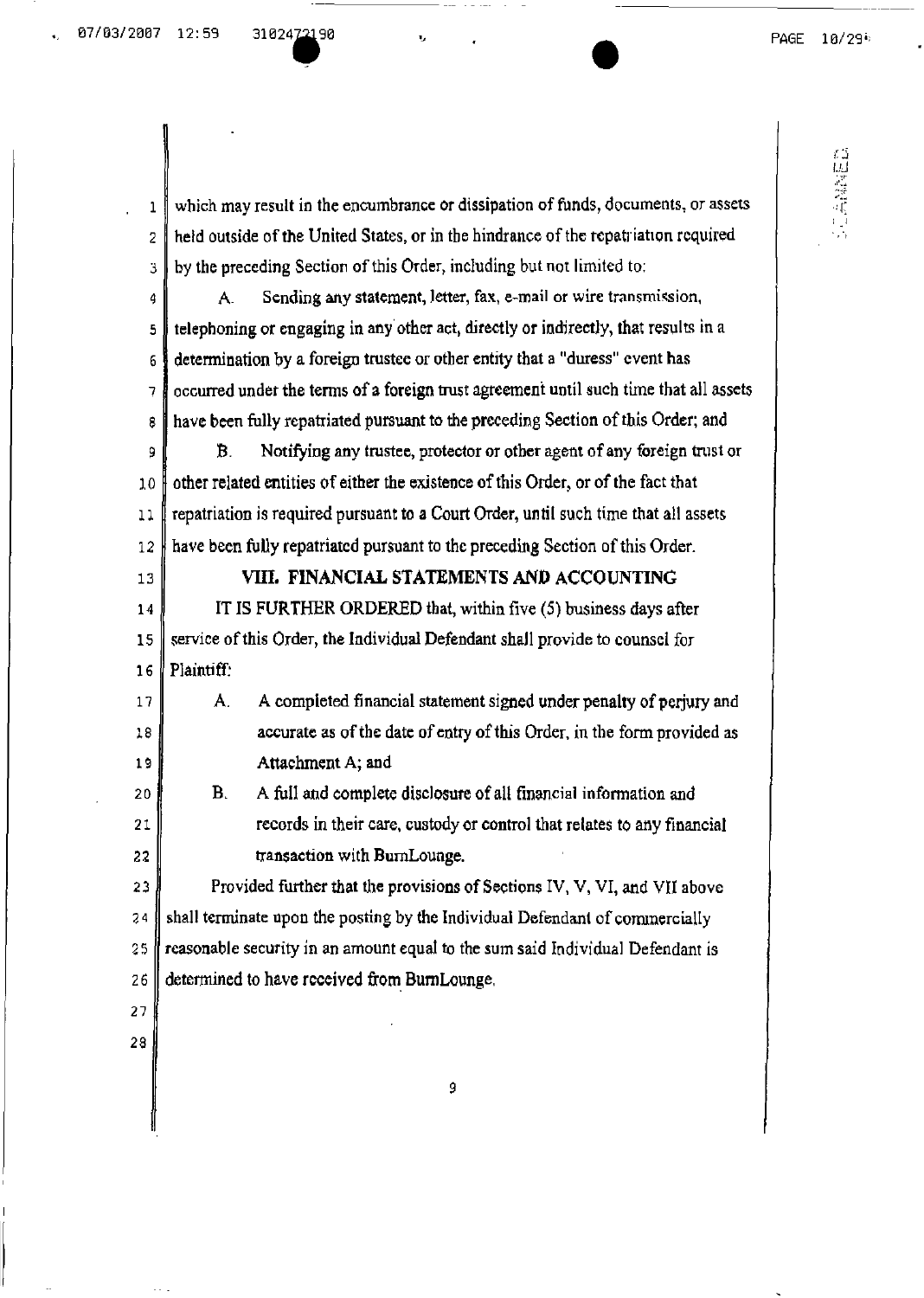1

**CONSECT** 

## IX. MAINTENANCE OF RECORDS

IT IS FURTHER ORDERED that the Individual Defendant, and his 7- 3 officers, agents, servants, employees, andattorneys, and those in active concert or 4 participation with themwho receive actual notice ofthis Order. are hereby 5 temporarily restrained and enjoined from directly or indirectly destroying, 6 mutilating, erasing, altering, concealing or disposing of, in anymanner, directly or 7 indirectly, any documents thatrelate to the business practices or business or  $8 \parallel$  personal finances of the Individual Defendant. 9 X. BANKRUPTCY PETITIONS 10 The parties agree the Individual Defendant is hereby prohibited from filing 11  $\parallel$  a petition for relief under the United States Bankruptcy Code, 11 U.S.C.§ 101 et 12  $\parallel$  seq., without prior permission from this Court. 13 XI. SERVICE OF ORDER BY FAX 14 IT IS FURTHER ORDERED that copies of this Order may be served by any 15 means, including facsimile transmission, upon anyfinancial institution or other 16 entity or person that may have possession, custody, or control of any documents or 17 assets of the Individual Defendant, or that may be subject to any provision of this  $18$  Order. 19 || XII. CONSUMER CREDIT REPORTS 20 | IT IS FURTHER ORDERED that, pursuant to Section 604 of the Fair 21 Credit Reporting Act, 15 U.S.C. §1681b, any consumer reporting agency may 22 furnish the Commission with a consumer report concerning the Individual 23 Defendant. 24 XIII. SERVICE ON THE COMMISSION 25 IT IS FURTHER ORDERED that, with regard to any correspondence, 26 pleadings, or notifications related to this Order, service on the Commission shall 27  $\sharp$  be performed by personal or facsimile delivery (but not delivery by U.S. Mail) to 28 the attention of:

10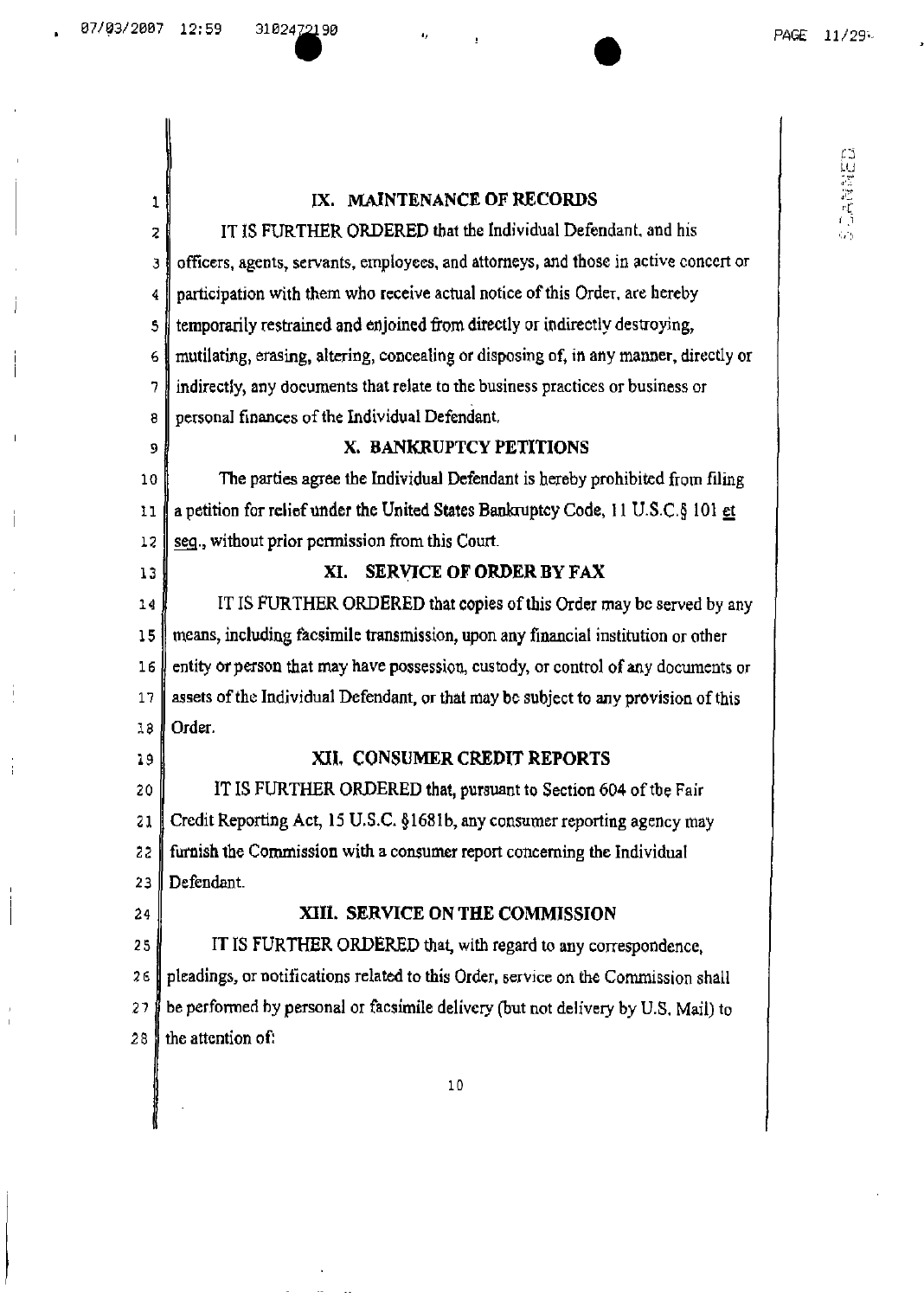j

 $\frac{1}{2}$ 

高規答義さん

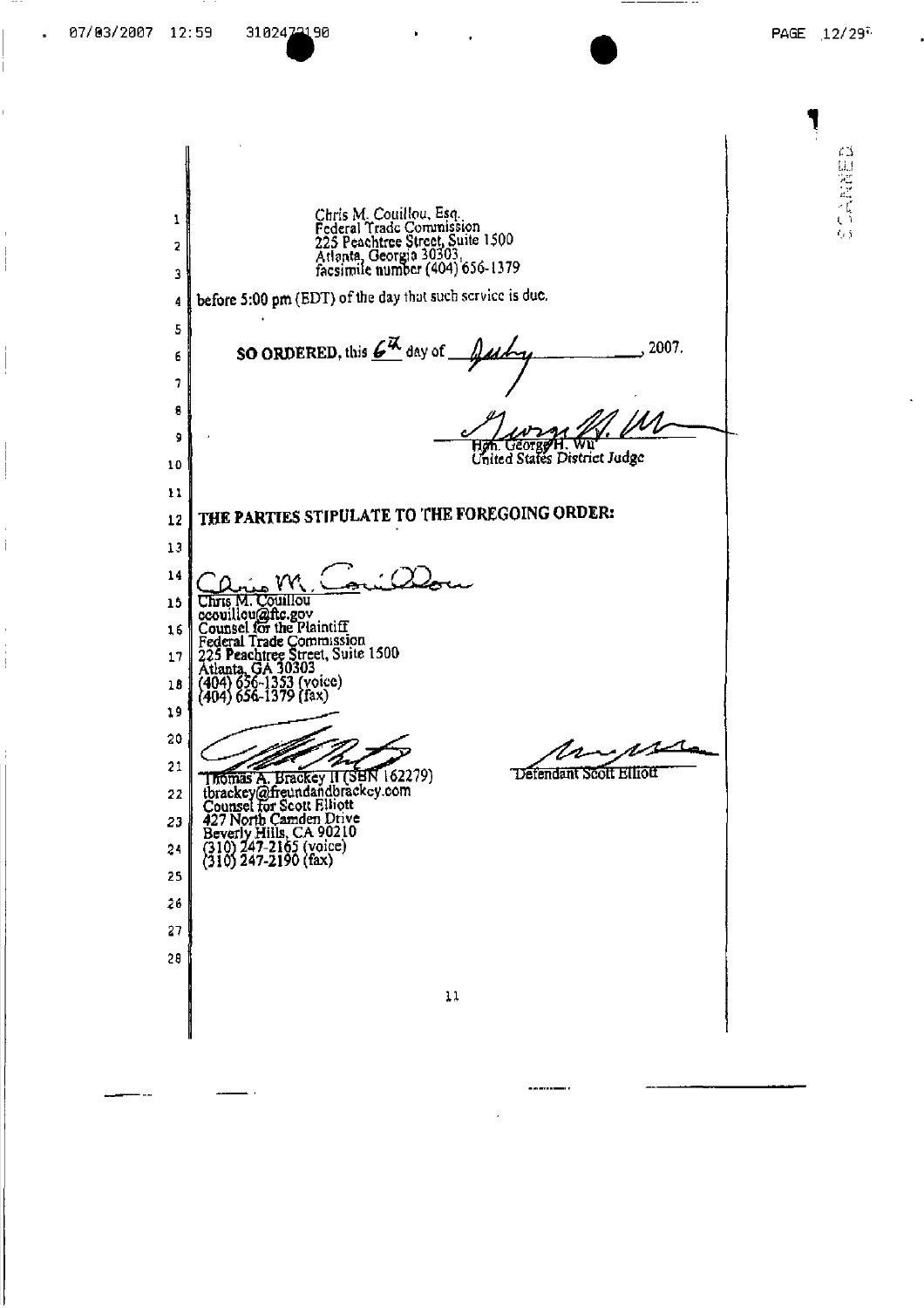CENTRACIO

## FEDERAL TRADE COMMISSION

## FINANCIAL STATEMENT OF INDIVIDUAL DEFENDANT

## Instructions:

- Complete all items. Enter "None" or "N/A" ("Not Applicable") where appropriate. If you cannot fully answer a  $\mathbf{L}$ question, explain why.
- "Dependents" include your live-in companion, dependent children, or any other person, whom you or your spouse  $2.$ (or your children's other parent) claimed or could have claimed as a dependent for tax purposes at any time during the past five years.
- "Assets" and "Liabilities" include ALL assets and liabilities, located within the United States or elsewhere. 3. whether held individually or jointly.
- Attach continuation pages as needed. On the financial statement, state next to the Item number that the Item is 4. being continued. On the continuation page(s), identify the item number(s) being continued.
- 5. Type or print legibly.
- Initial each page in the space provided in the lower right corner. 6.
- Sign and date the completed financial statement on the last page. 7.

## **Penalty for False Information:**

Federal law provides that any person may be imprisoned for not more than five years, fined, or both, if such person:

(1) "in any matter within the jurisdiction of any department or agency of the United States knowingly and willfully falsifies, conceals or covers up by any trick, scheme, or device a material fact, or makes any false, fictitious or fraudulent statements or representations, or makes or uses any false writing or document knowing the same to contain any false, fictitious or fraudulent statement or entry" (18 U.S.C. § 1001);

(2) "in any ... statement under penalty of perjury as permitted under section 1746 of title 28. United States Code, willfully subscribes as true any material matter which he does not believe to be true" (18 U.S.C. § 1621); or

(3) "in any (... statement under penalty of perjury as permitted under section 1746 of title 28, United States Code) in any proceeding before or ancillary to any court or grand jury of the United States knowingly makes any false material declaration or makes or uses any other information . . . knowing the same to contain any false material declaration" (18 U.S.C. § 1623).

For a felony conviction under the provisions cited above, federal law provides that the fine may be not more than the greater of (i) \$250,000 for an individual or \$500,000 for a corporation, or (ii) if the felony results in pecumiary gain to any person or pecuniary loss to any person other than the defendant, the greater of twice the gross gain or twice the gross loss. 18 U.S.C. § 3571.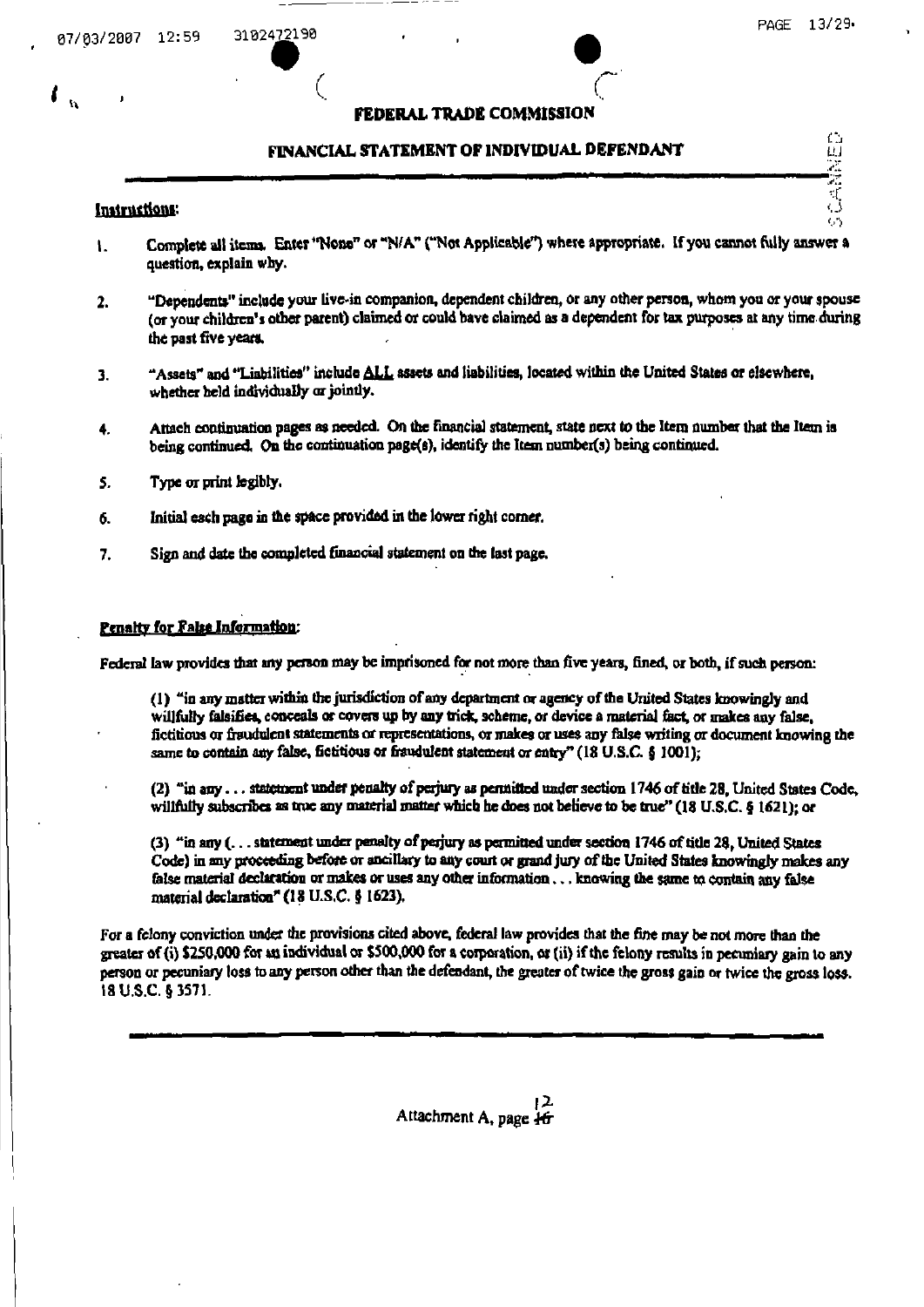|                                         | $07/03/2007$ 12:59 3102472190                                                                                                                                                                                                                                                                                                                                                                                         |                               |  |  |
|-----------------------------------------|-----------------------------------------------------------------------------------------------------------------------------------------------------------------------------------------------------------------------------------------------------------------------------------------------------------------------------------------------------------------------------------------------------------------------|-------------------------------|--|--|
| $\sim 10^{-10}$ M                       |                                                                                                                                                                                                                                                                                                                                                                                                                       |                               |  |  |
|                                         |                                                                                                                                                                                                                                                                                                                                                                                                                       | <b>BACKGROUND INFORMATION</b> |  |  |
| Item 1.                                 | <b>Information About You</b>                                                                                                                                                                                                                                                                                                                                                                                          |                               |  |  |
|                                         |                                                                                                                                                                                                                                                                                                                                                                                                                       |                               |  |  |
|                                         |                                                                                                                                                                                                                                                                                                                                                                                                                       |                               |  |  |
|                                         |                                                                                                                                                                                                                                                                                                                                                                                                                       |                               |  |  |
|                                         | Rent or Own?                                                                                                                                                                                                                                                                                                                                                                                                          |                               |  |  |
|                                         |                                                                                                                                                                                                                                                                                                                                                                                                                       |                               |  |  |
| Previous Addresses for past five years: |                                                                                                                                                                                                                                                                                                                                                                                                                       |                               |  |  |
|                                         | Address example and the contract of the contract of the contract of the contract of the contract of the contract of the contract of the contract of the contract of the contract of the contract of the contract of the contra                                                                                                                                                                                        |                               |  |  |
|                                         |                                                                                                                                                                                                                                                                                                                                                                                                                       |                               |  |  |
| Item 2.                                 | WETE USEd <b>And the Commission of the Commission Commission Commission Commission Commission Commission</b><br>Information About Your Spouse or Live-In Companion                                                                                                                                                                                                                                                    |                               |  |  |
|                                         |                                                                                                                                                                                                                                                                                                                                                                                                                       |                               |  |  |
|                                         | Place of Birth $\frac{1}{\sqrt{1-\frac{1}{\sqrt{1-\frac{1}{\sqrt{1-\frac{1}{\sqrt{1-\frac{1}{\sqrt{1-\frac{1}{\sqrt{1-\frac{1}{\sqrt{1-\frac{1}{\sqrt{1-\frac{1}{\sqrt{1-\frac{1}{\sqrt{1-\frac{1}{\sqrt{1-\frac{1}{\sqrt{1-\frac{1}{\sqrt{1-\frac{1}{\sqrt{1-\frac{1}{\sqrt{1-\frac{1}{\sqrt{1-\frac{1}{\sqrt{1-\frac{1}{\sqrt{1-\frac{1}{\sqrt{1-\frac{1}{\sqrt{1-\frac{1}{\sqrt{1-\frac{1}{\sqrt{1-\frac{1}{\sqrt$ |                               |  |  |
|                                         | Identify any other name(s) and/or social security number(s) your spouse/companion has used, and the time period(s)                                                                                                                                                                                                                                                                                                    |                               |  |  |
|                                         |                                                                                                                                                                                                                                                                                                                                                                                                                       |                               |  |  |
|                                         |                                                                                                                                                                                                                                                                                                                                                                                                                       |                               |  |  |
|                                         |                                                                                                                                                                                                                                                                                                                                                                                                                       |                               |  |  |
|                                         |                                                                                                                                                                                                                                                                                                                                                                                                                       |                               |  |  |
|                                         |                                                                                                                                                                                                                                                                                                                                                                                                                       |                               |  |  |
| $Item 3$                                | Information About Your Previous Spouse                                                                                                                                                                                                                                                                                                                                                                                |                               |  |  |
|                                         | Previous Spouse's Name & Address <b>Acceleration of the Contract of the Contract of the Contract of the Contract of the Contract of the Contract of the Contract of the Contract of the Contract of the Contract of the Contract</b>                                                                                                                                                                                  |                               |  |  |
|                                         | $\frac{1}{\sqrt{1-\frac{1}{2}}\sqrt{1-\frac{1}{2}}\sqrt{1-\frac{1}{2}}\sqrt{1-\frac{1}{2}}\sqrt{1-\frac{1}{2}}}}$ Social Security No.                                                                                                                                                                                                                                                                                 |                               |  |  |
| Item 4.                                 | Contact Information                                                                                                                                                                                                                                                                                                                                                                                                   |                               |  |  |

 $\tilde{\mathcal{L}}$ 

 $\frac{1}{\Gamma}$ 

J.  $\bar{1}$   $\frac{1}{\epsilon}$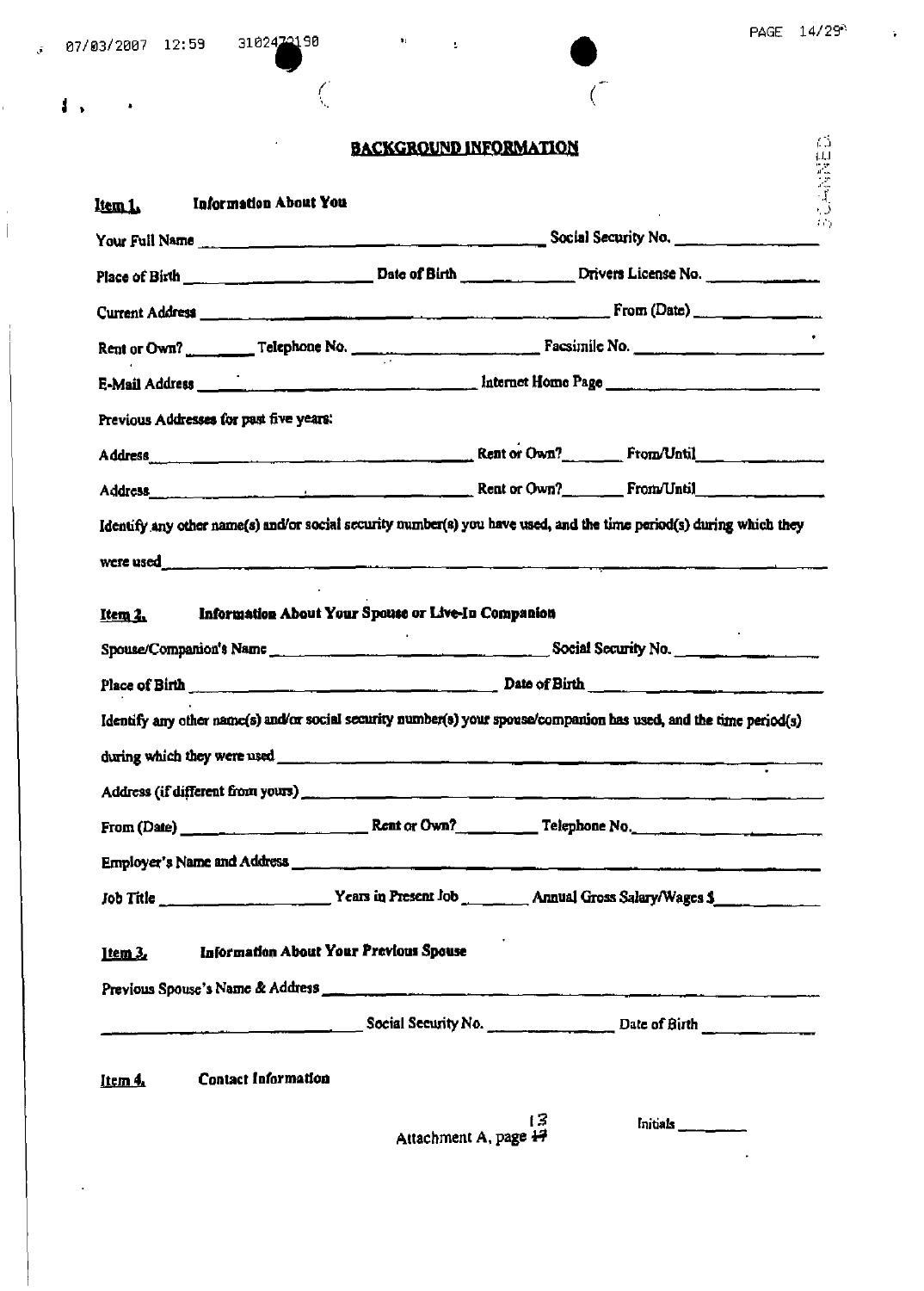| 87/03/2007 | 12:59 | 310247<br>$\sim$ |
|------------|-------|------------------|
|------------|-------|------------------|

3

2190

| Item 5.                        | Information About Dependents Who Live With You                                                                                                                                                                                                                                               |                                                                                                                                                                                                                                      |  |
|--------------------------------|----------------------------------------------------------------------------------------------------------------------------------------------------------------------------------------------------------------------------------------------------------------------------------------------|--------------------------------------------------------------------------------------------------------------------------------------------------------------------------------------------------------------------------------------|--|
|                                |                                                                                                                                                                                                                                                                                              | $\sim$ $\sim$ Date of Birth $\sim$ $\sim$ $\sim$ Date of Birth $\sim$                                                                                                                                                                |  |
|                                |                                                                                                                                                                                                                                                                                              |                                                                                                                                                                                                                                      |  |
|                                |                                                                                                                                                                                                                                                                                              | $\frac{1}{2}$ Date of Birth $\frac{1}{2}$ Date of Birth $\frac{1}{2}$                                                                                                                                                                |  |
|                                |                                                                                                                                                                                                                                                                                              |                                                                                                                                                                                                                                      |  |
|                                |                                                                                                                                                                                                                                                                                              |                                                                                                                                                                                                                                      |  |
|                                |                                                                                                                                                                                                                                                                                              |                                                                                                                                                                                                                                      |  |
| ltem 6.                        | Information About Dependents Who Do Not Live With You<br>Name & Address <u>New York Communications</u> and the Manuscripture of the Manuscripture of the Manuscripture of the Manuscripture of the Manuscripture of the Manuscripture of the Manuscripture of the Manuscripture of the Manus |                                                                                                                                                                                                                                      |  |
|                                |                                                                                                                                                                                                                                                                                              |                                                                                                                                                                                                                                      |  |
|                                |                                                                                                                                                                                                                                                                                              | .Name Address <b>All Automobile Community of the Community of the Community of the Community of the Community of the Community of the Community of the Community of the Community of the Community of the Community of the Commu</b> |  |
|                                |                                                                                                                                                                                                                                                                                              |                                                                                                                                                                                                                                      |  |
|                                |                                                                                                                                                                                                                                                                                              | »Name & Address entertainment and the contract of the contract of the contract of the contract of the contract of the contract of the contract of the contract of the contract of the contract of the contract of the contract       |  |
|                                |                                                                                                                                                                                                                                                                                              |                                                                                                                                                                                                                                      |  |
| Item 7. Employment Information |                                                                                                                                                                                                                                                                                              |                                                                                                                                                                                                                                      |  |

и **усаг-10-**1 revious live full years, for each company of I IDT C 1 OF 1 which you were a director, officer, employee, agent, contractor, participant or consultant at any time during that period. "Income" includes, but is not limited to, any salary, commissions, draws, consulting fees, loans, loan payments, dividends, royalties or other benefits for which you did not pay (e.g., health insurance premiums, automobile lease or loan payments) received by you or anyone else on your behalf.

-Company Name & Address\_  $\frac{1}{2}$ Positions Held with Beginning and Ending Dates

Item 7, continued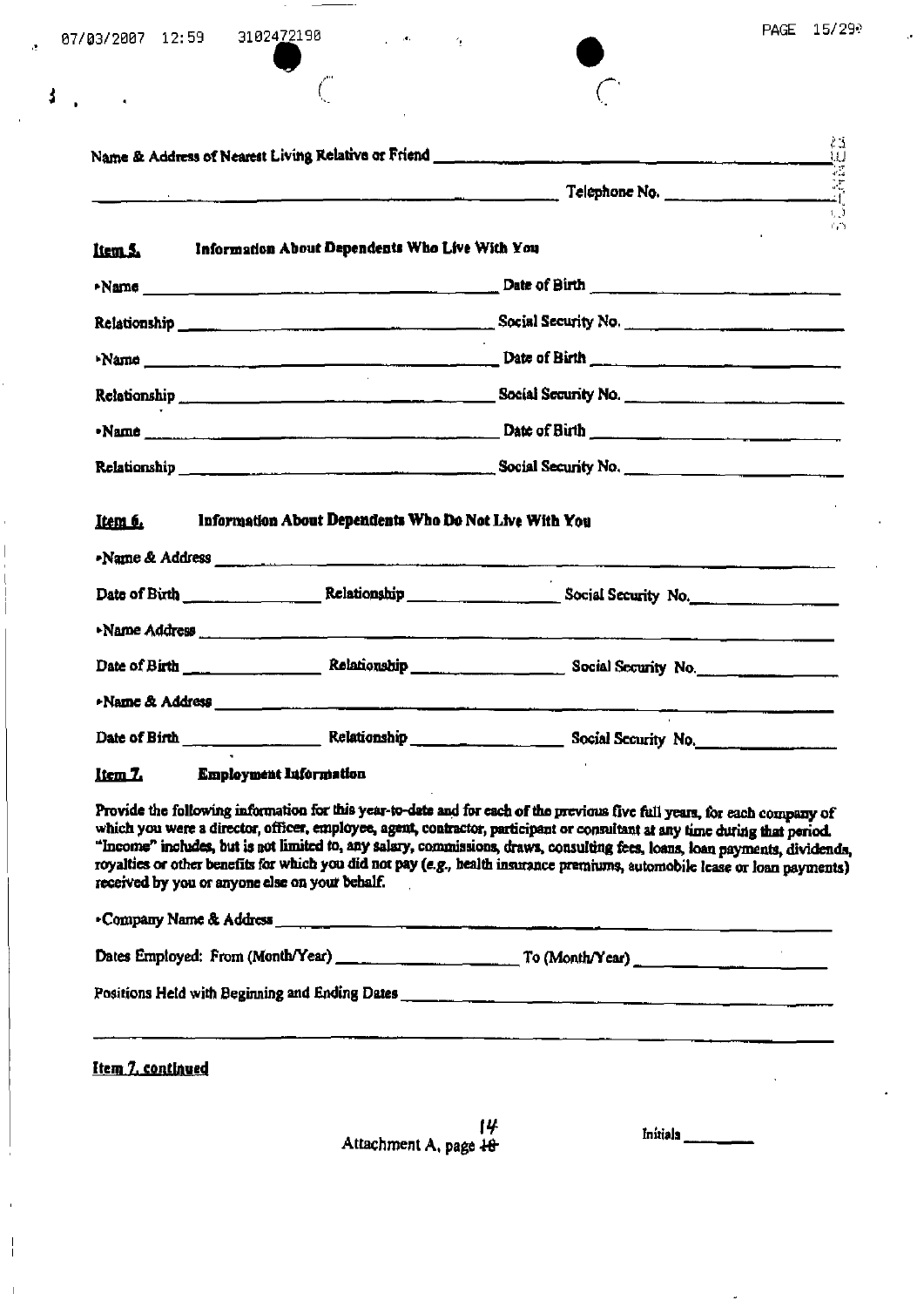| 07/03/2007 12:59 3102422190 | <b>Contract Bar</b><br>$\mathcal{L}$                                                                                                                                                                                                                                                                                                            |                                                                                                                              | PAGE 16/25 |
|-----------------------------|-------------------------------------------------------------------------------------------------------------------------------------------------------------------------------------------------------------------------------------------------------------------------------------------------------------------------------------------------|------------------------------------------------------------------------------------------------------------------------------|------------|
|                             | $\sim$                                                                                                                                                                                                                                                                                                                                          |                                                                                                                              |            |
|                             | Income Received: This year-to-date: \$                                                                                                                                                                                                                                                                                                          | <u> 1986 - Jan Sammen, Amerikaansk konst</u>                                                                                 |            |
|                             |                                                                                                                                                                                                                                                                                                                                                 |                                                                                                                              |            |
|                             | $\mathbf{s}$ $\mathbf{s}$                                                                                                                                                                                                                                                                                                                       |                                                                                                                              |            |
|                             |                                                                                                                                                                                                                                                                                                                                                 |                                                                                                                              |            |
|                             |                                                                                                                                                                                                                                                                                                                                                 |                                                                                                                              |            |
|                             |                                                                                                                                                                                                                                                                                                                                                 |                                                                                                                              |            |
|                             |                                                                                                                                                                                                                                                                                                                                                 |                                                                                                                              |            |
|                             | Income Received: This year-to-date: $S_{\text{max}} = \frac{1}{\sqrt{2\pi}}$                                                                                                                                                                                                                                                                    | $\frac{1}{\sqrt{2}}$ : S <sub>ample</sub> $\frac{1}{\sqrt{2}}$ .                                                             |            |
|                             |                                                                                                                                                                                                                                                                                                                                                 |                                                                                                                              |            |
|                             | $\mathbf{s}$ $\mathbf{s}$                                                                                                                                                                                                                                                                                                                       |                                                                                                                              |            |
|                             |                                                                                                                                                                                                                                                                                                                                                 |                                                                                                                              |            |
|                             |                                                                                                                                                                                                                                                                                                                                                 |                                                                                                                              |            |
|                             |                                                                                                                                                                                                                                                                                                                                                 |                                                                                                                              |            |
|                             |                                                                                                                                                                                                                                                                                                                                                 | Income Received: This year-to-date: \$                                                                                       |            |
|                             | 20 $\therefore$ 5 $\qquad \qquad$ $\qquad$ $\qquad$ $\qquad$ $\qquad$ $\qquad$ $\qquad$ $\qquad$ $\qquad$ $\qquad$ $\qquad$ $\qquad$ $\qquad$ $\qquad$ $\qquad$ $\qquad$ $\qquad$ $\qquad$ $\qquad$ $\qquad$ $\qquad$ $\qquad$ $\qquad$ $\qquad$ $\qquad$ $\qquad$ $\qquad$ $\qquad$ $\qquad$ $\qquad$ $\qquad$ $\qquad$ $\qquad$ $\qquad$ $\q$ |                                                                                                                              |            |
|                             |                                                                                                                                                                                                                                                                                                                                                 | $\overline{\phantom{a}}$ : $\overline{\phantom{a}}$                                                                          |            |
| Item 8.                     | Pending Lawsuits Filed by You or Your Spouse<br>lawsuits that resulted in final judgments or settlements in items 16 and 25).                                                                                                                                                                                                                   | List all pending lawsuits that have been filed by you or your spouse in court or before an administrative agency. (List      |            |
|                             |                                                                                                                                                                                                                                                                                                                                                 |                                                                                                                              |            |
|                             |                                                                                                                                                                                                                                                                                                                                                 |                                                                                                                              |            |
|                             |                                                                                                                                                                                                                                                                                                                                                 |                                                                                                                              |            |
|                             |                                                                                                                                                                                                                                                                                                                                                 |                                                                                                                              |            |
| <u>Item 9.</u>              | Pending Lawsuits Filed Against You or Your Spouse                                                                                                                                                                                                                                                                                               |                                                                                                                              |            |
|                             |                                                                                                                                                                                                                                                                                                                                                 | List all pending lawsuits that have been filed against you or your spouse in court or before an administrative agency. (List |            |

 $\mathfrak{F}_i$ 

 $\frac{1}{2}$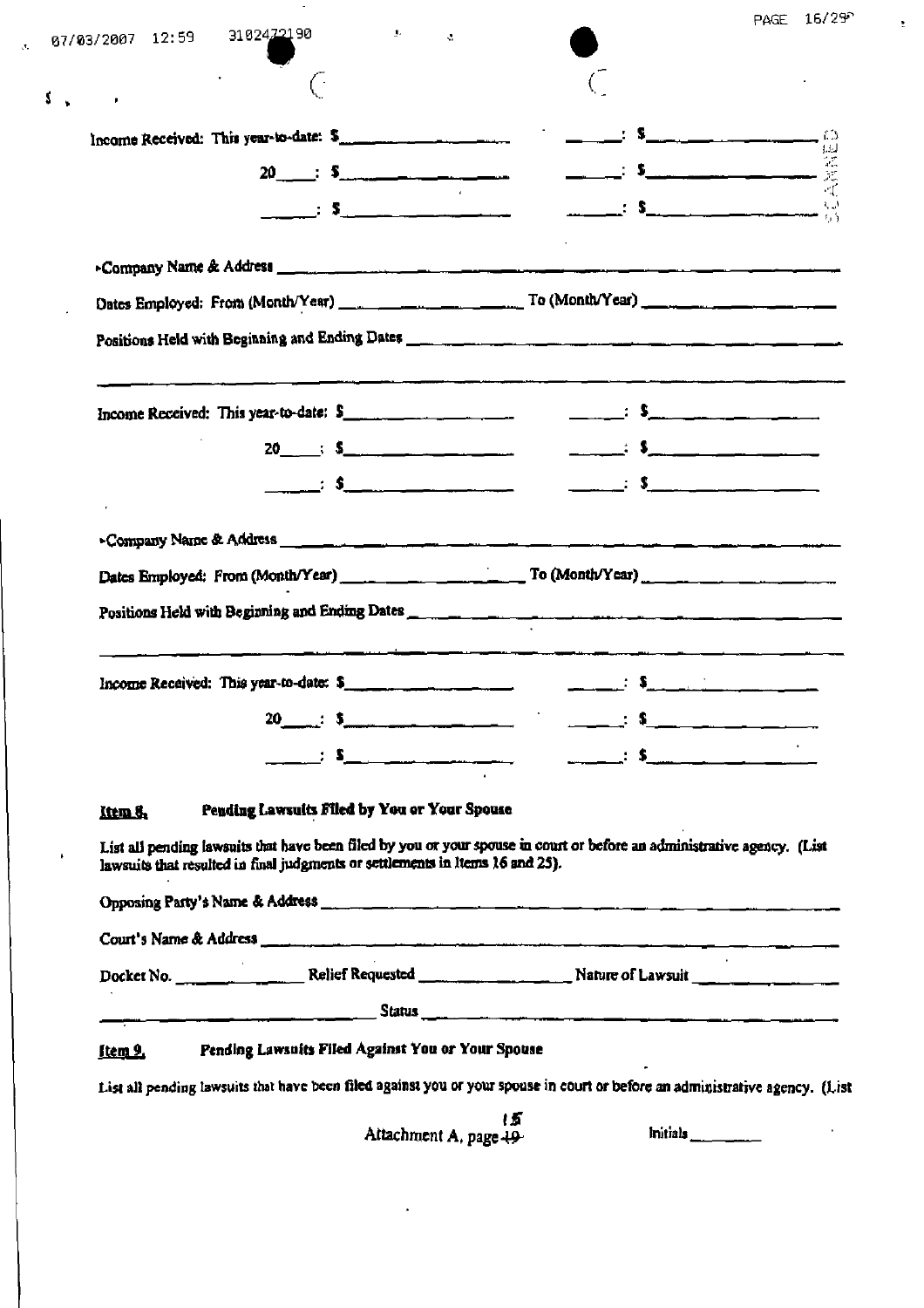$\rightarrow$ 

 $\frac{1}{1}$ 

 $\hat{\boldsymbol{\theta}}$ 

 $\overline{\phantom{a}}$  $\frac{1}{2}$ 

 $\begin{array}{c} 1 \\ 1 \\ 2 \\ 3 \end{array}$ 

 $\mathbf{V}_{\mathrm{eff}}$ 

 $\mathcal{L} \subset \mathcal{L}$  .

 $\tilde{C}_0$ 

 $\sqrt{2}$ 

 $\sim 10^6$ 

|                                       | lawsuits that resulted in final judgments or settlements in Items 16 and 25). |                                                                                                                                                                                                                                           | $\gamma$ . $\gamma$                            |
|---------------------------------------|-------------------------------------------------------------------------------|-------------------------------------------------------------------------------------------------------------------------------------------------------------------------------------------------------------------------------------------|------------------------------------------------|
|                                       |                                                                               |                                                                                                                                                                                                                                           | 世界                                             |
|                                       |                                                                               | Court's Name & Address measurements are a more than the contract of the contract of the contract of the contract                                                                                                                          | $\cdot$ f.<br>$\frac{1}{\sqrt{1+\frac{1}{2}}}$ |
|                                       |                                                                               | Docket No. ___________________Relief Requested _________________________Nature of Lawsuit                                                                                                                                                 |                                                |
|                                       |                                                                               | <u> Stațus III de la componente de la Stațus III de la componente de la componente de la componente de la componen</u>                                                                                                                    |                                                |
| Item 10.                              | <b>Safe Deposit Boxes</b>                                                     |                                                                                                                                                                                                                                           |                                                |
| describe the contents of each box.    |                                                                               | List all safe deposit boxes, located within the United States or elsewhere, held by you, your spouse, or any of your<br>dependents, or held by others for the benefit of you, your spouse, or any of your dependents. On a separate page, |                                                |
| Owner's Name                          |                                                                               | Name & Address of Depository Institution                                                                                                                                                                                                  | Box No.                                        |
|                                       |                                                                               |                                                                                                                                                                                                                                           |                                                |
|                                       |                                                                               |                                                                                                                                                                                                                                           |                                                |
| <b>Business Interests</b><br>Item 11. |                                                                               |                                                                                                                                                                                                                                           |                                                |
|                                       |                                                                               | List all businesses for which you, your spouse, or your dependents are an officer or director.                                                                                                                                            |                                                |
|                                       |                                                                               | Businesa' Name & Address                                                                                                                                                                                                                  |                                                |
|                                       |                                                                               | Business Format (e.g., corporation) Description of Business                                                                                                                                                                               |                                                |
|                                       | Position(s) Held, and By Whom ___                                             |                                                                                                                                                                                                                                           |                                                |
|                                       |                                                                               | and the compact of the second company and company and company and company and company and company and company<br>The company of the company of the company of the company of the company of the company of the company of the co          |                                                |
|                                       |                                                                               |                                                                                                                                                                                                                                           |                                                |
|                                       |                                                                               | $Position(s)$ Held, and By Whom                                                                                                                                                                                                           |                                                |
|                                       |                                                                               |                                                                                                                                                                                                                                           |                                                |
|                                       |                                                                               | Business Format (e.g., corporation) ________________________________Description of Business ________________________                                                                                                                      |                                                |
|                                       |                                                                               | Position(s) Held, and By Whom and By Whome and By Whome and By Whome and By Whome and By Whome and By Whome and By Whome and By Whome and By Whome and By Whome and By Whome and By Whome and By Whome and By Whome and By Who            |                                                |

16<br>Attachment A, page

 $\ddot{\phantom{1}}$ 

Initials \_\_\_\_\_\_\_\_\_\_

 $\frac{1}{2}$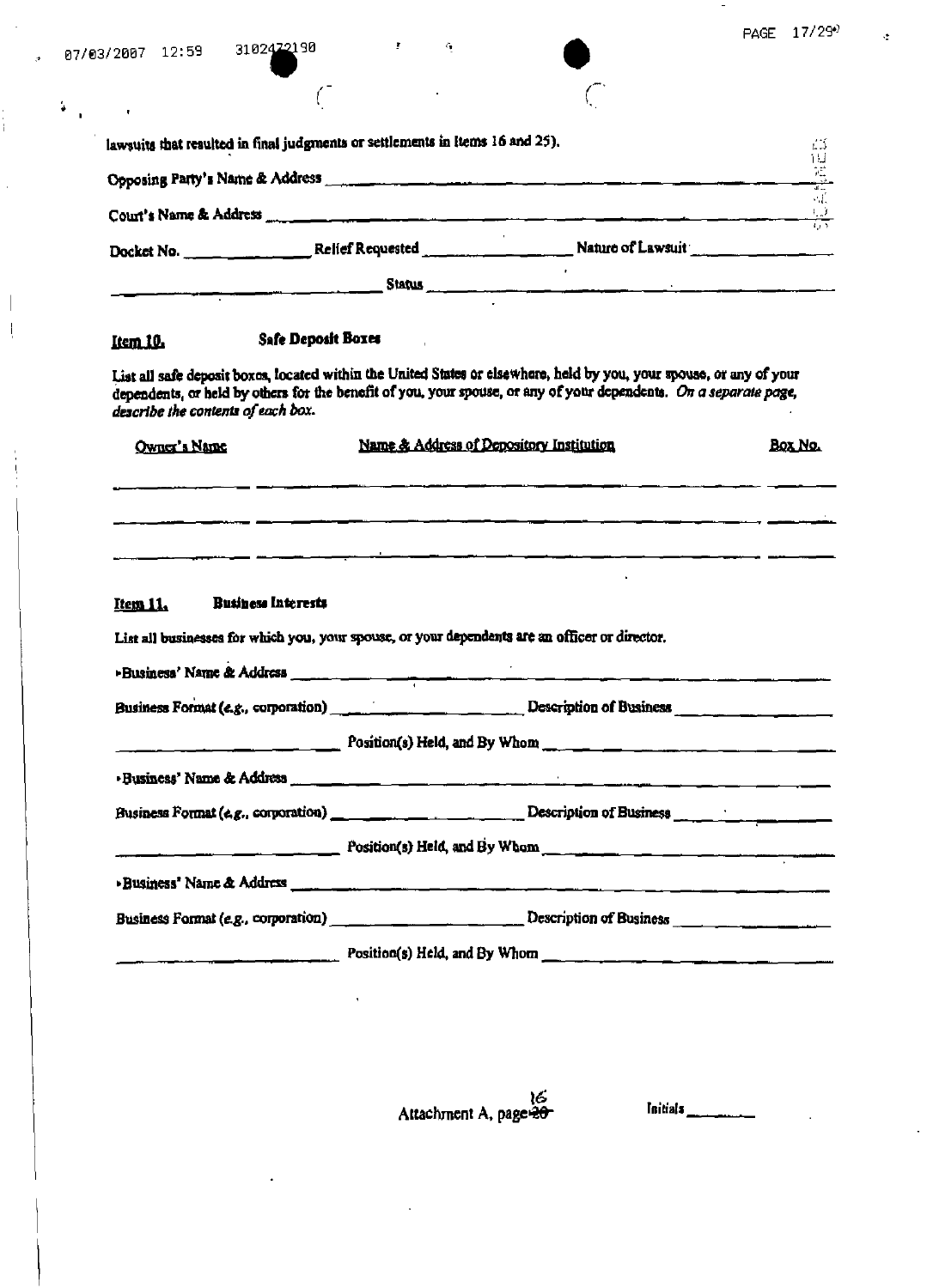$\sim$   $\sim$ 

.<br>D

**EINANCIAL INFORMATION: ASSETS AND LIABILITIES** clsewhere, whether held individually or jointly.

Cash, Bank, and Money Market Accounts ltem 12.

3102472190

List cash and all bank and money market accounts, including but not limited to, checking accounts, savings accounts, and certificates of deposit, held by you, your spouse, or your dependents, or held by others for the benefit of you, your spouse, or your dependents. The term "cash" includes currency and uncashed checks.

|                 | Cash on Hand $5$ and $\frac{1}{2}$ case Held For Your Benefit $3$ |                                                                                                                                                                         |                    |
|-----------------|-------------------------------------------------------------------|-------------------------------------------------------------------------------------------------------------------------------------------------------------------------|--------------------|
| Name on Account | Name & Address of Financial Institution                           | Account No.                                                                                                                                                             | Current<br>Balance |
|                 |                                                                   |                                                                                                                                                                         |                    |
|                 |                                                                   |                                                                                                                                                                         |                    |
|                 |                                                                   | $\frac{1}{\sqrt{2}}$ $\frac{1}{\sqrt{2}}$ $\frac{1}{\sqrt{2}}$ $\frac{1}{\sqrt{2}}$ $\frac{1}{\sqrt{2}}$ $\frac{1}{\sqrt{2}}$ $\frac{1}{\sqrt{2}}$ $\frac{1}{\sqrt{2}}$ |                    |
|                 |                                                                   | $\sim$ $\sim$ $\sim$ $\sim$ $\sim$ $\sim$ $\sim$                                                                                                                        |                    |
|                 |                                                                   |                                                                                                                                                                         |                    |
|                 |                                                                   |                                                                                                                                                                         |                    |

#### **U.S. Government Securities** Item 13.

List all U.S. Government securities, including but not limited to, savings bonds, treasury bills, and treasury notes, held by you, your spouse, or your dependents, or held by others for the benefit of you, your spouse, or your dependents.

| Name on Account | Type of Obligation | Security Amount | <b>Maturity Date</b> |
|-----------------|--------------------|-----------------|----------------------|
|                 |                    |                 |                      |
|                 |                    |                 |                      |
|                 |                    |                 |                      |
|                 |                    |                 |                      |

#### Publicly Traded Securities and Loans Secured by Them **Item 14.**

Attachment A, page 21-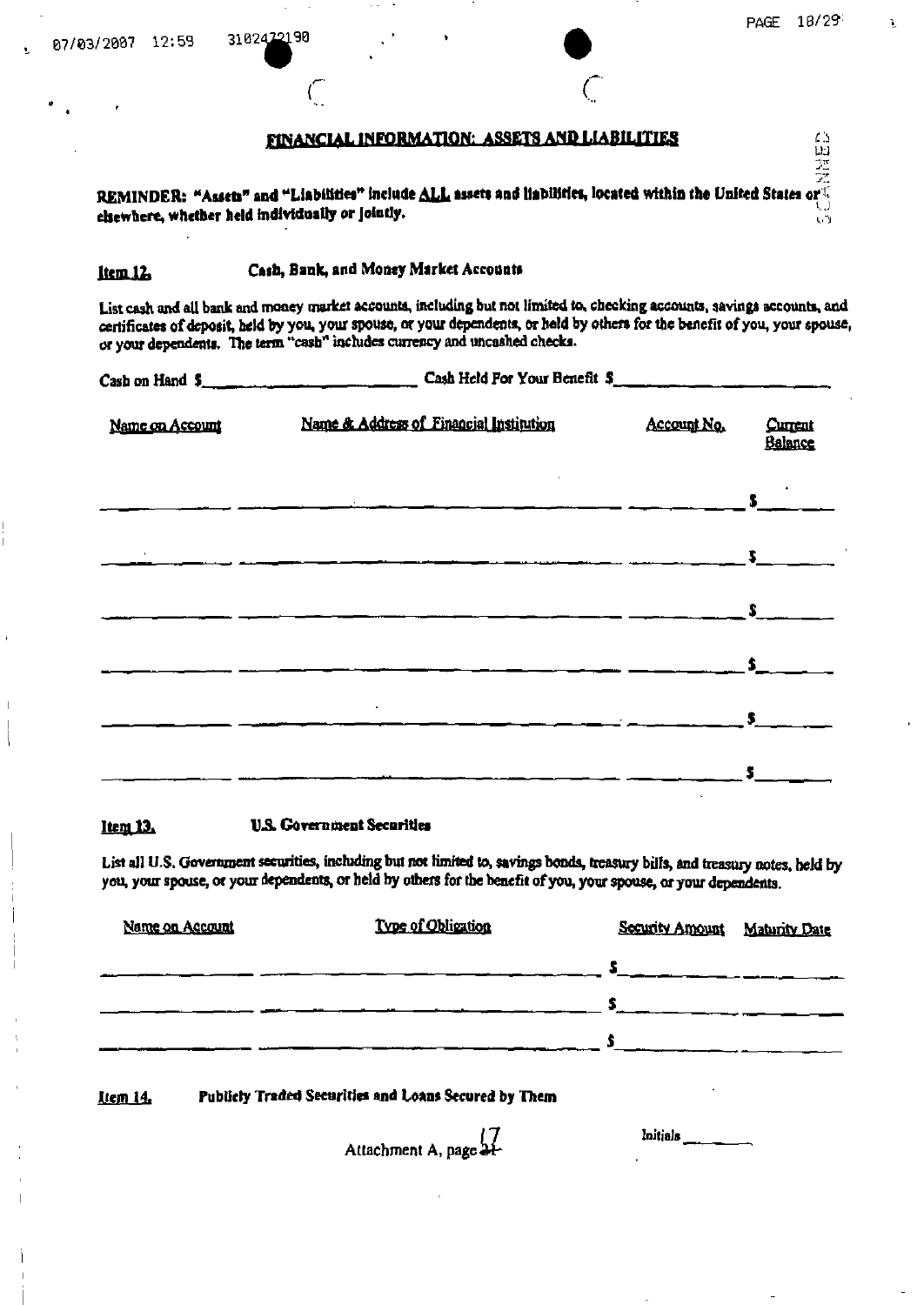$\Delta_{\rm c,eff}$  and  $\Delta_{\rm c,eff}$ 

 $\bar{\mathbf{v}}$ 

 $\left( \frac{1}{2} \right)$ 

 $\mathfrak{s}$ 

 $\Delta$ 

 $\mathcal{L}_{\mathcal{A}}$ 

 $\sim$ 

 $\hat{\mathcal{A}}$ 

| you, your spouse, or your dependents. | List all publicly traded securities, including but not limited to, stocks, stock options, registered and bearer bonds, state an<br>municipal bonds, and mutual funds, held by you, your spouse, or your dependents, or held by others for the benefit of                                                                                                                                | 边<br>. J |
|---------------------------------------|-----------------------------------------------------------------------------------------------------------------------------------------------------------------------------------------------------------------------------------------------------------------------------------------------------------------------------------------------------------------------------------------|----------|
|                                       | -Issuer Mo. of Units Owned                                                                                                                                                                                                                                                                                                                                                              | $t_1$ }  |
|                                       | Name on Security Current Fair Market Value \$ Loan(s) Against Security \$                                                                                                                                                                                                                                                                                                               |          |
|                                       |                                                                                                                                                                                                                                                                                                                                                                                         |          |
|                                       |                                                                                                                                                                                                                                                                                                                                                                                         |          |
|                                       | Name on Security _________________________Current Fair Market Value \$__________Loan(s) Against Security \$                                                                                                                                                                                                                                                                             |          |
|                                       |                                                                                                                                                                                                                                                                                                                                                                                         |          |
| Other Business Interests<br>Item 15.  |                                                                                                                                                                                                                                                                                                                                                                                         |          |
| your dependents.                      | List all other business interests, including but not limited to, non-public corporations, subchapter-S corporations, limited<br>liability corporations ("LLCs"), general or limited partnership interests, joint ventures, sole proprietorships, and oil and<br>mineral leases, held by you, your spouse, or your dependents, or held by others for the benefit of you, your spouse, or |          |
|                                       |                                                                                                                                                                                                                                                                                                                                                                                         |          |
|                                       | Cwnership %                                                                                                                                                                                                                                                                                                                                                                             |          |
|                                       |                                                                                                                                                                                                                                                                                                                                                                                         |          |
|                                       | Business Format <b>Community</b> Business' Name & Address                                                                                                                                                                                                                                                                                                                               |          |
|                                       |                                                                                                                                                                                                                                                                                                                                                                                         |          |
|                                       |                                                                                                                                                                                                                                                                                                                                                                                         |          |
| <u>Item 16.</u>                       | Monetary Judgments or Settlements Owed to You, Your Spouse, or Your Dependents                                                                                                                                                                                                                                                                                                          |          |
|                                       | List all monetary judgments or settlements owed to you, your spouse, or your dependents.                                                                                                                                                                                                                                                                                                |          |
|                                       |                                                                                                                                                                                                                                                                                                                                                                                         |          |
|                                       |                                                                                                                                                                                                                                                                                                                                                                                         |          |
|                                       | Nature of Lawsuit __________________________________Date of Judgment __________________Amount \$                                                                                                                                                                                                                                                                                        |          |
|                                       |                                                                                                                                                                                                                                                                                                                                                                                         |          |
|                                       |                                                                                                                                                                                                                                                                                                                                                                                         |          |
| Nature of Lawsuit<br>Item 17.         | Other Amounts Owed to You, Your Spouse, or Your Dependents                                                                                                                                                                                                                                                                                                                              |          |
|                                       | l8<br>Attachment A, page 22                                                                                                                                                                                                                                                                                                                                                             | Initials |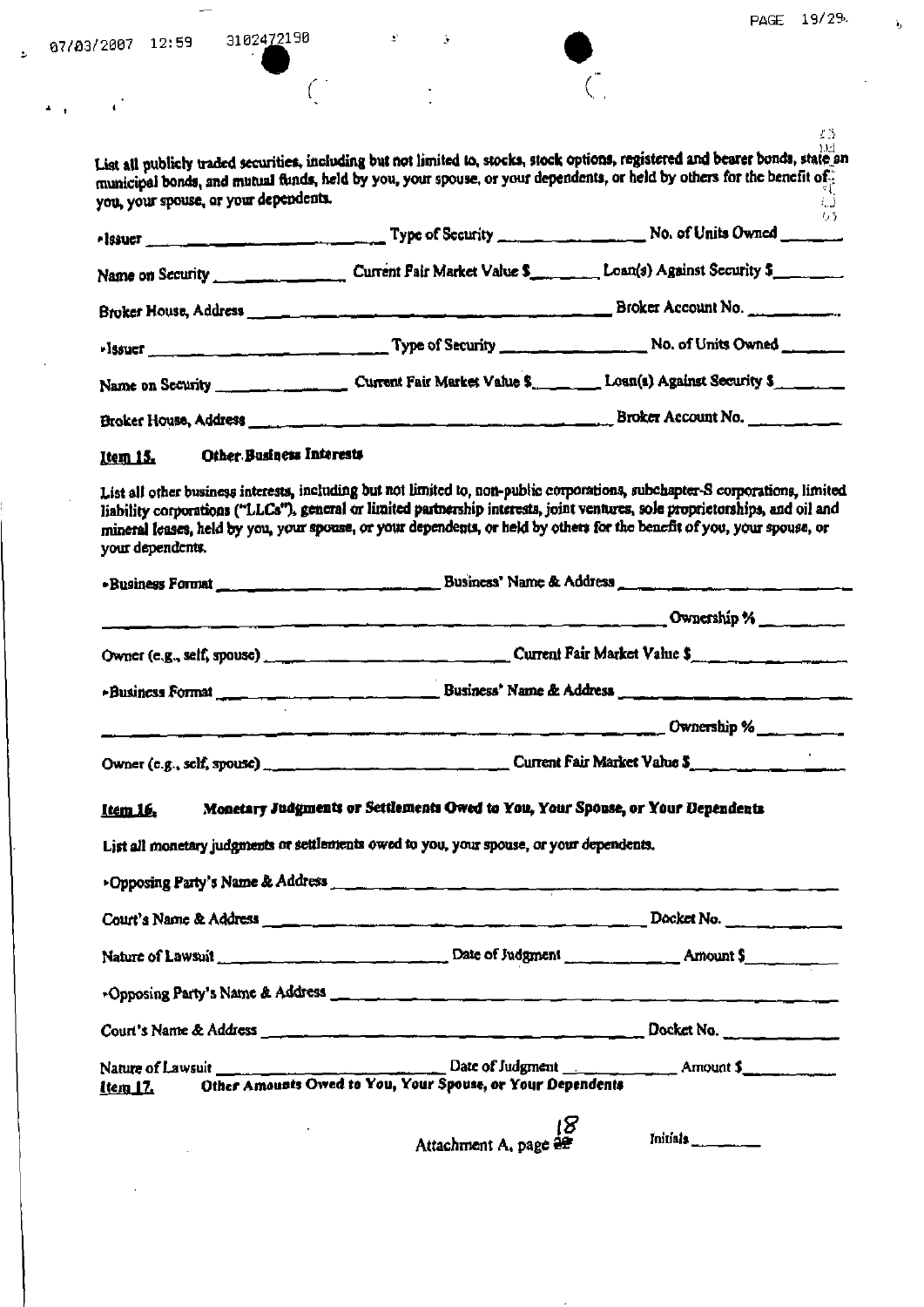$\mathcal{A}$ 

 $\ddot{\phantom{1}}$ 

 $\mathop{ \Bigl[}$ 

 $\begin{array}{c} 1 \\ 1 \end{array}$  $\overline{\phantom{a}}$ 

 $\frac{1}{\sqrt{2}}$ 

 $\mathbf{\hat{a}}$ 

| ٠                                   |                                                                                |                                                                                                                                                                                                                                                   |
|-------------------------------------|--------------------------------------------------------------------------------|---------------------------------------------------------------------------------------------------------------------------------------------------------------------------------------------------------------------------------------------------|
|                                     | List all other amounts owed to you, your spouse, or your dependents.           |                                                                                                                                                                                                                                                   |
|                                     |                                                                                |                                                                                                                                                                                                                                                   |
|                                     |                                                                                | 41,<br>Original Amount Owed \$ Current Amount Owed \$ Monthly Payment \$                                                                                                                                                                          |
| Life Insurance Policies<br>Item 18. |                                                                                |                                                                                                                                                                                                                                                   |
|                                     | List all life insurance policies held by you, your spouse, or your dependents. |                                                                                                                                                                                                                                                   |
|                                     |                                                                                |                                                                                                                                                                                                                                                   |
|                                     |                                                                                |                                                                                                                                                                                                                                                   |
|                                     |                                                                                | Policy No. 2008 Coans Against Policy \$ Surrender Value \$                                                                                                                                                                                        |
|                                     |                                                                                |                                                                                                                                                                                                                                                   |
|                                     |                                                                                | <u>. 2008 - An de Britannia e Britannich Britannich ann an Chilean ann an t-Ann an Chilean ann an t-</u>                                                                                                                                          |
|                                     |                                                                                |                                                                                                                                                                                                                                                   |
| Item 19.                            | Deferred Income Arrangements                                                   |                                                                                                                                                                                                                                                   |
|                                     | by others for the benefit of you, your spouse, or your dependents,             | List all deferred income anangements, including but not limited to, deferred annuities, pensions plans, profit-sharing<br>plans, 401(k) plans, IRAs, Keoghs, and other retirement accounts, held by you, your spouse, or your dependents, or held |
|                                     |                                                                                | Name on Account ______________________________Type of Plan ______________________Date Established                                                                                                                                                 |
|                                     |                                                                                |                                                                                                                                                                                                                                                   |
|                                     |                                                                                |                                                                                                                                                                                                                                                   |
|                                     |                                                                                |                                                                                                                                                                                                                                                   |
|                                     |                                                                                | Trustee or Administrator's Name, Address & Telephone No.                                                                                                                                                                                          |
|                                     |                                                                                |                                                                                                                                                                                                                                                   |
| Personal Property<br>Item 20.       |                                                                                |                                                                                                                                                                                                                                                   |
|                                     |                                                                                | List all personal property, by category, whether held for personal use or for investment, including but not limited to,                                                                                                                           |
|                                     | Attachment A, page-25                                                          | Initials                                                                                                                                                                                                                                          |
|                                     |                                                                                |                                                                                                                                                                                                                                                   |

 $\hat{\mathbf{z}}$ 

 $\ddot{\phantom{a}}$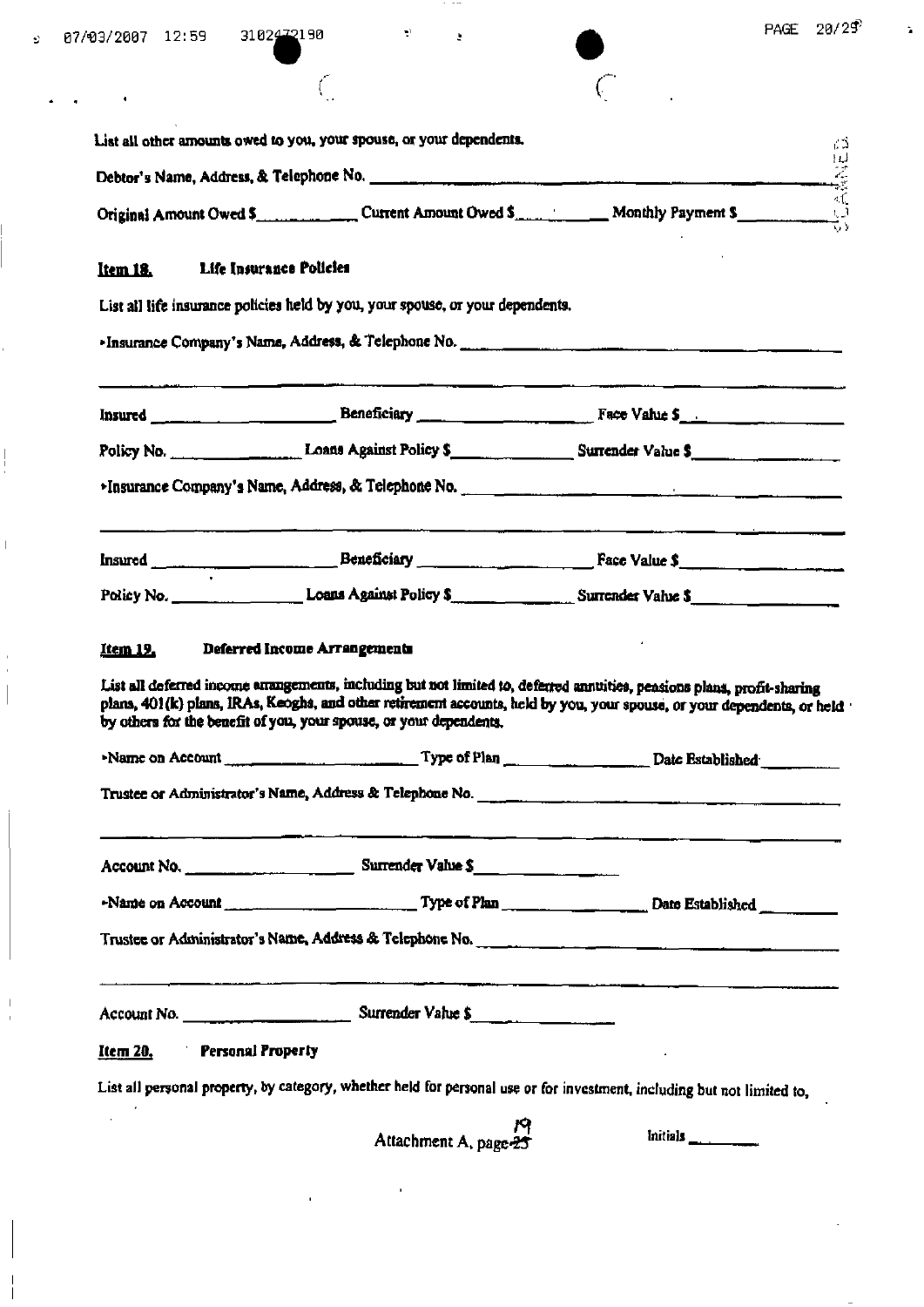Ł

 $\big($ 

furniture and household goods of value, computer equipment, electronics, coins, stamps, artwork, gemstones, jewelry, bullion, other collectibles, copyrights, patents, and other intellectual property, held by you, your spouse, or your dependents, or held by others for the benefit of you, your spouse, or your dependents.

Ł

| <b>Property Category</b><br>(c.g., artwork, jewelry) | Name of Owner | Property Location | <b>Acquisition</b><br>Cost | <b>Current</b><br><b>Yalug</b> |
|------------------------------------------------------|---------------|-------------------|----------------------------|--------------------------------|
|                                                      |               |                   |                            |                                |
|                                                      |               |                   |                            |                                |
|                                                      |               |                   |                            |                                |
|                                                      |               |                   |                            |                                |
|                                                      |               |                   |                            |                                |
|                                                      |               |                   |                            |                                |
|                                                      |               |                   |                            |                                |

#### Item 21. Cars, Trucks, Motorcycles, Boats, Airplanes, and Other Vehicles

List all cars, trucks, motorcycles, boats, airplanes, and other vehicles owned or operated by you, your spouse, or your dependents, or held by others for the benefit of you, your spouse, or your dependents.

| Purchase Price \$_______________Current Value \$____________________Account/Loan No.                       |                                                     |    |          |
|------------------------------------------------------------------------------------------------------------|-----------------------------------------------------|----|----------|
| Lender's Name and Address <b>Commission Commission Commission</b> Commission Commission Commission         |                                                     |    |          |
| Original Loan Amount \$                                                                                    |                                                     |    |          |
|                                                                                                            |                                                     |    |          |
|                                                                                                            |                                                     |    |          |
|                                                                                                            |                                                     |    |          |
|                                                                                                            |                                                     |    |          |
|                                                                                                            |                                                     |    |          |
| Original Loan Amount \$ _____________________ Current Loan Balance \$ _________________ Monthly Payment \$ |                                                     |    |          |
| <u>Item 21. Continued</u>                                                                                  | the contract of the contract of the contract of the |    |          |
|                                                                                                            |                                                     |    |          |
|                                                                                                            | Attachment A, page 24                               | 30 | Initials |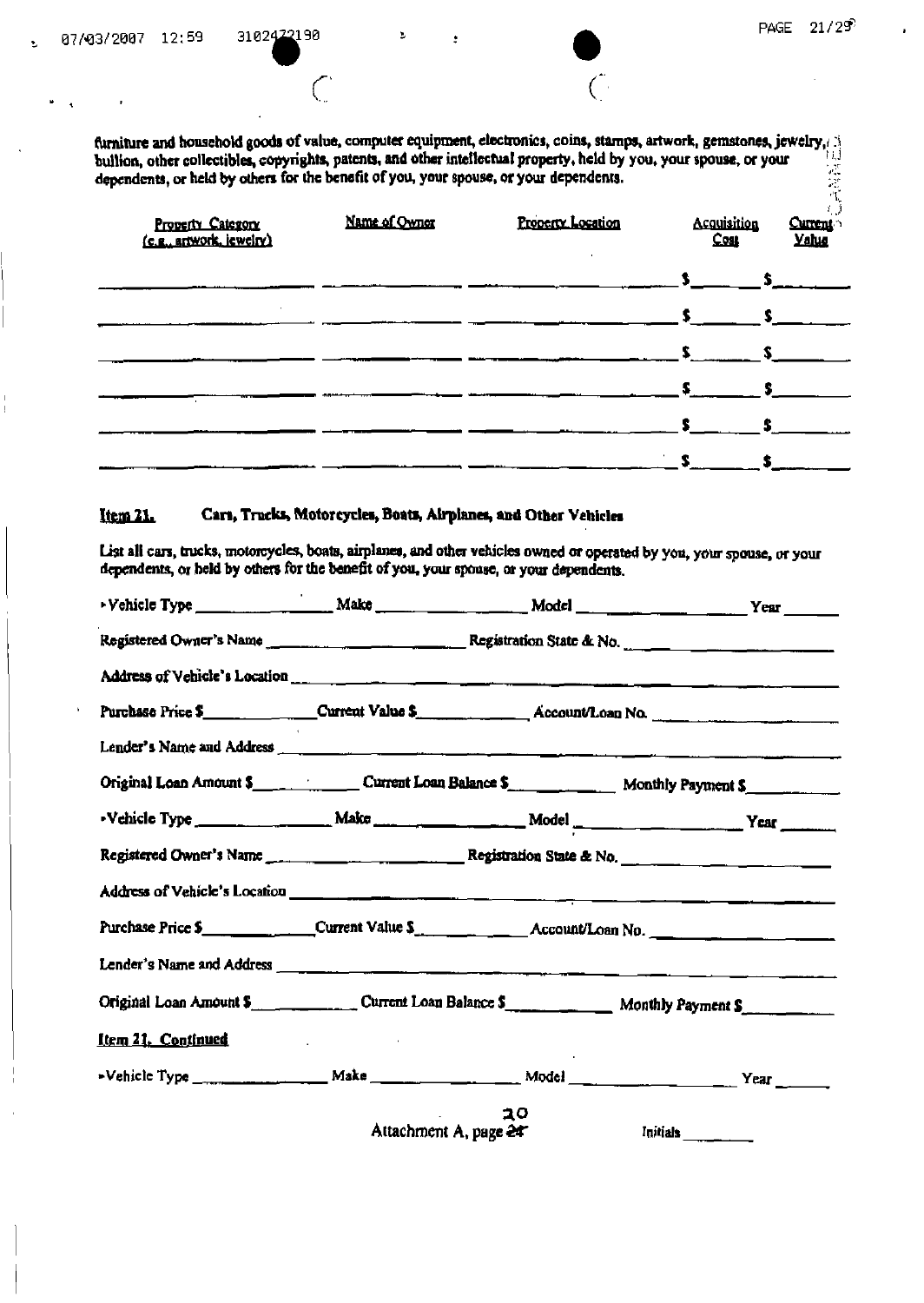$\mathbf{r}$ 

 $\ddot{\phantom{0}}$ 

|                                            | Purchase Price 5 ________________Current Value \$                                                                                                                                                                              | $\binom{1}{2}$ |
|--------------------------------------------|--------------------------------------------------------------------------------------------------------------------------------------------------------------------------------------------------------------------------------|----------------|
|                                            |                                                                                                                                                                                                                                |                |
|                                            |                                                                                                                                                                                                                                |                |
| <b>Real Property</b><br><u>Item 22.</u>    |                                                                                                                                                                                                                                |                |
| your dependents.                           | List all real estate held by you, your spouse, or your dependents, or held by others for the benefit of you, your spouse, or                                                                                                   |                |
|                                            | Froperty Property Property's Location                                                                                                                                                                                          |                |
|                                            | Name(s) on Title and Ownership Percentages                                                                                                                                                                                     |                |
|                                            |                                                                                                                                                                                                                                |                |
|                                            | Basis of Valuation<br>Example 2014 Loan or Account No.                                                                                                                                                                         |                |
|                                            |                                                                                                                                                                                                                                |                |
|                                            | Current Balance On First Mortgage \$                                                                                                                                                                                           |                |
|                                            | Other Loan(s) (describe)<br>1990 - Current Balance \$                                                                                                                                                                          |                |
|                                            | Monthly Payment \$                                                                                                                                                                                                             |                |
|                                            |                                                                                                                                                                                                                                |                |
| Name(s) on Title and Ownership Percentages |                                                                                                                                                                                                                                |                |
|                                            |                                                                                                                                                                                                                                |                |
|                                            | Basis of Valuation $\frac{1}{2}$ Loan or Account No.                                                                                                                                                                           |                |
|                                            | Lender's Name and Address experience of the contract of the contract of the contract of the contract of the contract of the contract of the contract of the contract of the contract of the contract of the contract of the co |                |
|                                            | Current Balance On First Mortgage \$                                                                                                                                                                                           |                |
|                                            |                                                                                                                                                                                                                                |                |
|                                            | Monthly Payment 5 Rental Unit? Monthly Rent Received \$                                                                                                                                                                        |                |
| <b>Credit Cards</b><br><u>Item 23.</u>     |                                                                                                                                                                                                                                |                |

 $\mathcal{O}$ 

Ä

List each credit card held by you, your spouse, or your dependents. Also list any other credit cards that you, your spouse, or your dependents use.

Attachment A, page 25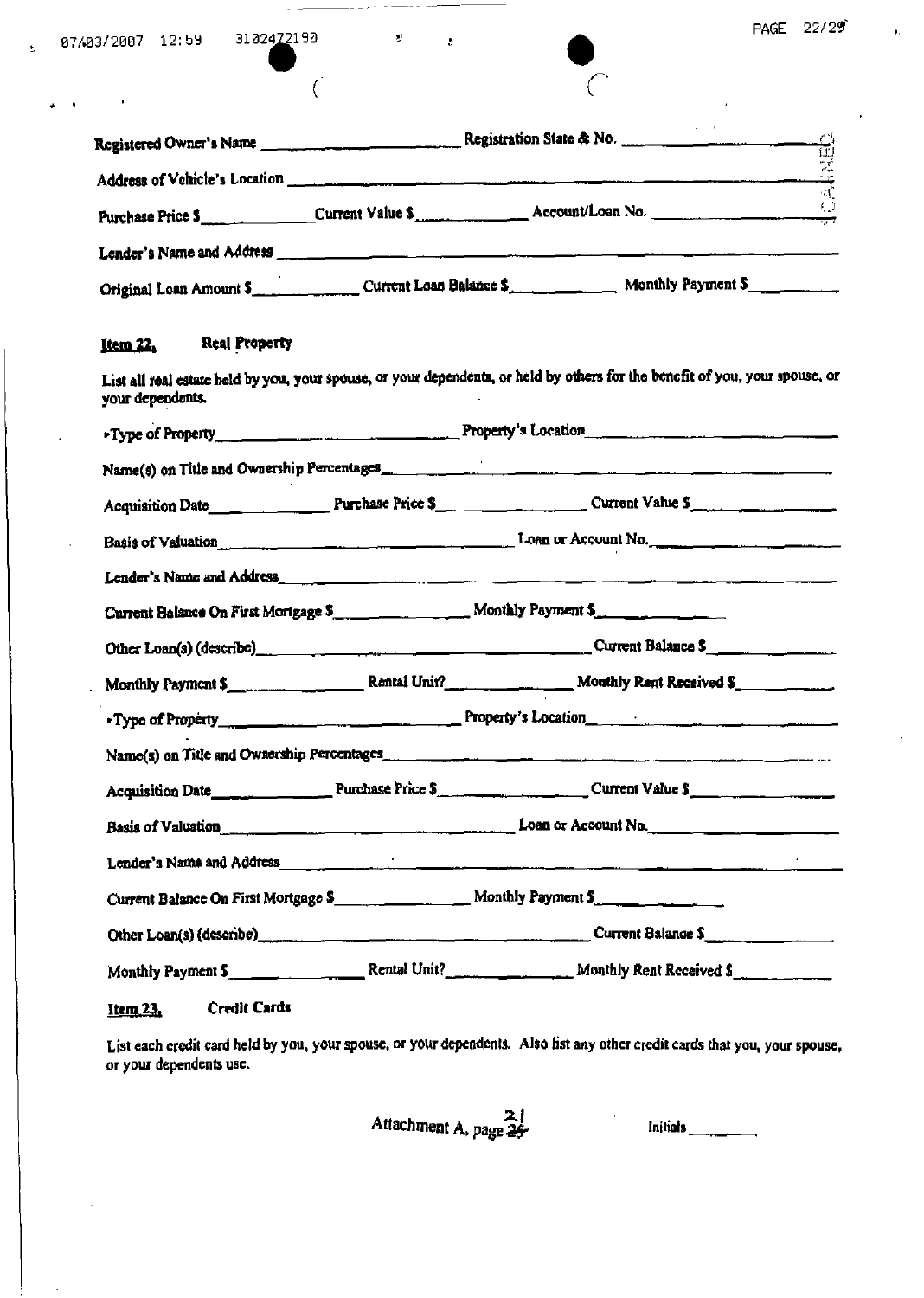$\bullet$ 

 $\hat{\mathbf{z}}$ 

| Name of Credit Card (e.g., Visa,<br>MasterCard. Department Store) | Account No. | Name(s) on<br>Account | <b>Current</b><br><b>Balance</b> | <b>Minimum</b><br><b>Monthly Payment</b> |     |
|-------------------------------------------------------------------|-------------|-----------------------|----------------------------------|------------------------------------------|-----|
|                                                                   |             |                       |                                  |                                          |     |
|                                                                   |             |                       |                                  |                                          | 1,7 |
|                                                                   |             |                       |                                  |                                          |     |
|                                                                   |             |                       |                                  |                                          |     |
|                                                                   |             |                       |                                  |                                          |     |
|                                                                   |             |                       |                                  |                                          |     |

### **Taxes Payable** Item 24.

List all taxes, such as income taxes or real estate taxes, owed by you, your spouse, or your dependants.

 $\mathfrak{L}$ 

 $\overline{C}$ 

ċ

| Type of Tax | <b>Amount Owed</b> | <b>Year Incurred</b> |
|-------------|--------------------|----------------------|
|             |                    |                      |
|             |                    |                      |
|             |                    |                      |
|             |                    |                      |

#### <u>Item 25.</u> Judgments or Settlements Owed

List all judgments or settlements owed by you, your spouse, or your dependents.

| Opposing Party's Name & Address_ |      |            |  |
|----------------------------------|------|------------|--|
| Court's Name & Address           |      | Docket No. |  |
| Nature of Lawsuit                | Date | Amount S   |  |

Attachment A, page  $22$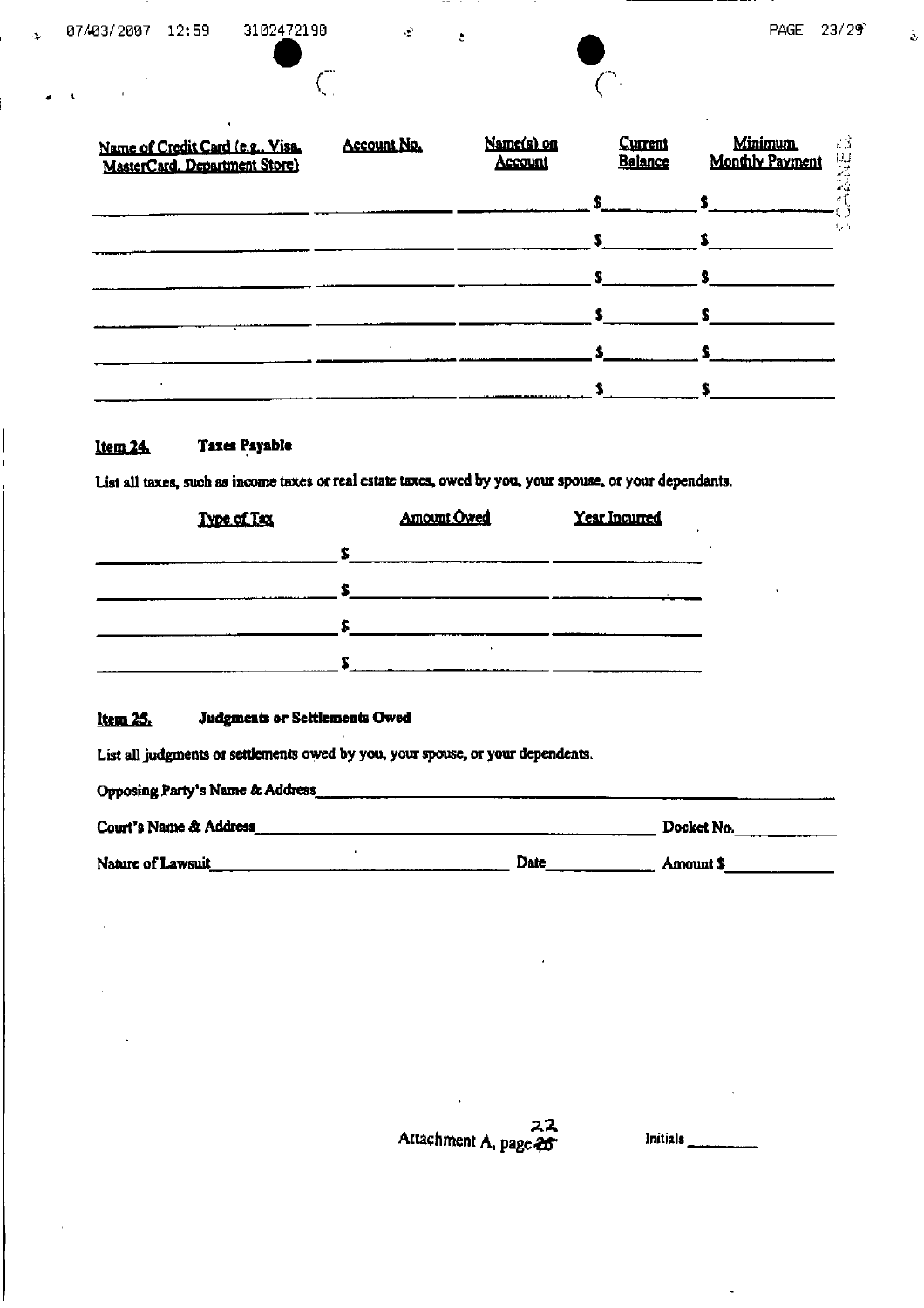$\mathcal{F}_{\mathcal{F}}$ 

Ē,

ረገ

 $\mathbf{3}$ 

|         | نم |
|---------|----|
| $\big($ |    |

#### Other Loans and Liabilities Item 26

|                                                                               | List all other loans or liabilities in your, your spouse's, or your dependents' names. |                      |
|-------------------------------------------------------------------------------|----------------------------------------------------------------------------------------|----------------------|
|                                                                               |                                                                                        | $\sim$ $\sim$ $\sim$ |
|                                                                               |                                                                                        |                      |
| Payment Amount \$                                                             |                                                                                        |                      |
|                                                                               |                                                                                        |                      |
|                                                                               |                                                                                        |                      |
|                                                                               | Date of Liability Amount Borrowed \$ Current Balance \$                                |                      |
| Payment Amount S <sub>ind</sub> Communication of Payment Prequency of Payment |                                                                                        |                      |

## **OTHER FINANCIAL INFORMATION**

#### <u>1tem 27.</u> **Tax Returns**

List all federal tax returns that were filed during the last three years by or on behalf of you, your spouse, or your dependents. Provide a copy of each signed tax return that was filed during the last three years.

| Tax Year | Name(s) on Return | <b>Refund Expected</b> |
|----------|-------------------|------------------------|
|          |                   |                        |
|          |                   |                        |
|          |                   |                        |

#### **Applications for Credit** Item 28.

List all applications for bank loans or other extensions of credit that you, your spouse, or your dependents have submitted within the last two years. Provide a copy of each application, including all attachments.

Name(s) on Application

Name & Address of Lender

**Trusts and Escrows** Item 29.

23

 $In this$ 

Attachment A, page 27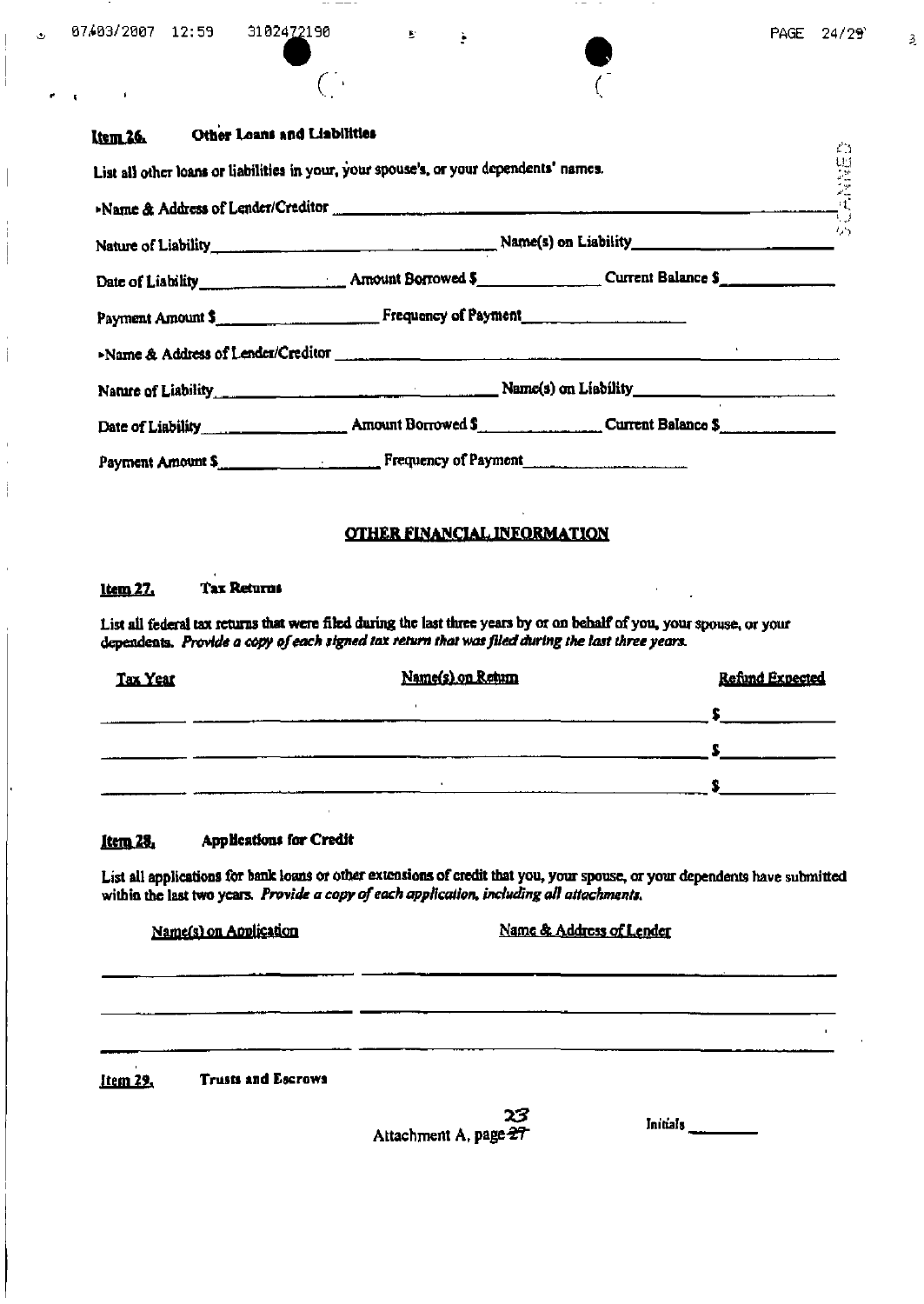$\overline{z}$ 

 $\bar{\mathcal{Q}}$ 

List all funds or other assets that are being held in trust or escrow by any person or entity for you, your spouse, or your  $\frac{1}{2}$ <br>denendents. Also list all funds or other assets that are being held in trust or escrow

Ĉ,

| Datg<br>Established | Granton | Beneficiaries | Present Market<br>Value of Assets |
|---------------------|---------|---------------|-----------------------------------|
|                     |         |               | s                                 |
|                     |         |               | S                                 |
|                     |         |               |                                   |
|                     |         |               |                                   |
|                     |         |               |                                   |
|                     |         |               |                                   |

#### Item 30. **Transfers of Assets**

List each person to whom you have transferred, in the aggregate, more than \$2,500 in funds or other assets during the previous three years by loan, gift, sale, or other transfer. For each such person, state the total amount transferred during that period.

| Transferee's Name, Address, & Relationship | Property<br><b>Transferred</b>    | Aggregate<br><b>Value</b>     | <b>Transfer</b><br>Date | Type of Transfer<br>(e.g., Loan, Gift) |
|--------------------------------------------|-----------------------------------|-------------------------------|-------------------------|----------------------------------------|
|                                            |                                   | $S_{---}$                     |                         |                                        |
|                                            |                                   | $\mathbf{S}$ and $\mathbf{S}$ |                         |                                        |
|                                            |                                   |                               |                         |                                        |
|                                            | $\bullet$                         | $S_{\text{max}}$              |                         |                                        |
|                                            |                                   | S.                            |                         |                                        |
|                                            |                                   | $\mathbf{s}$                  |                         |                                        |
|                                            |                                   | \$                            |                         |                                        |
|                                            | Attachment A, page $\frac{24}{3}$ |                               |                         |                                        |
|                                            |                                   |                               | Initials                |                                        |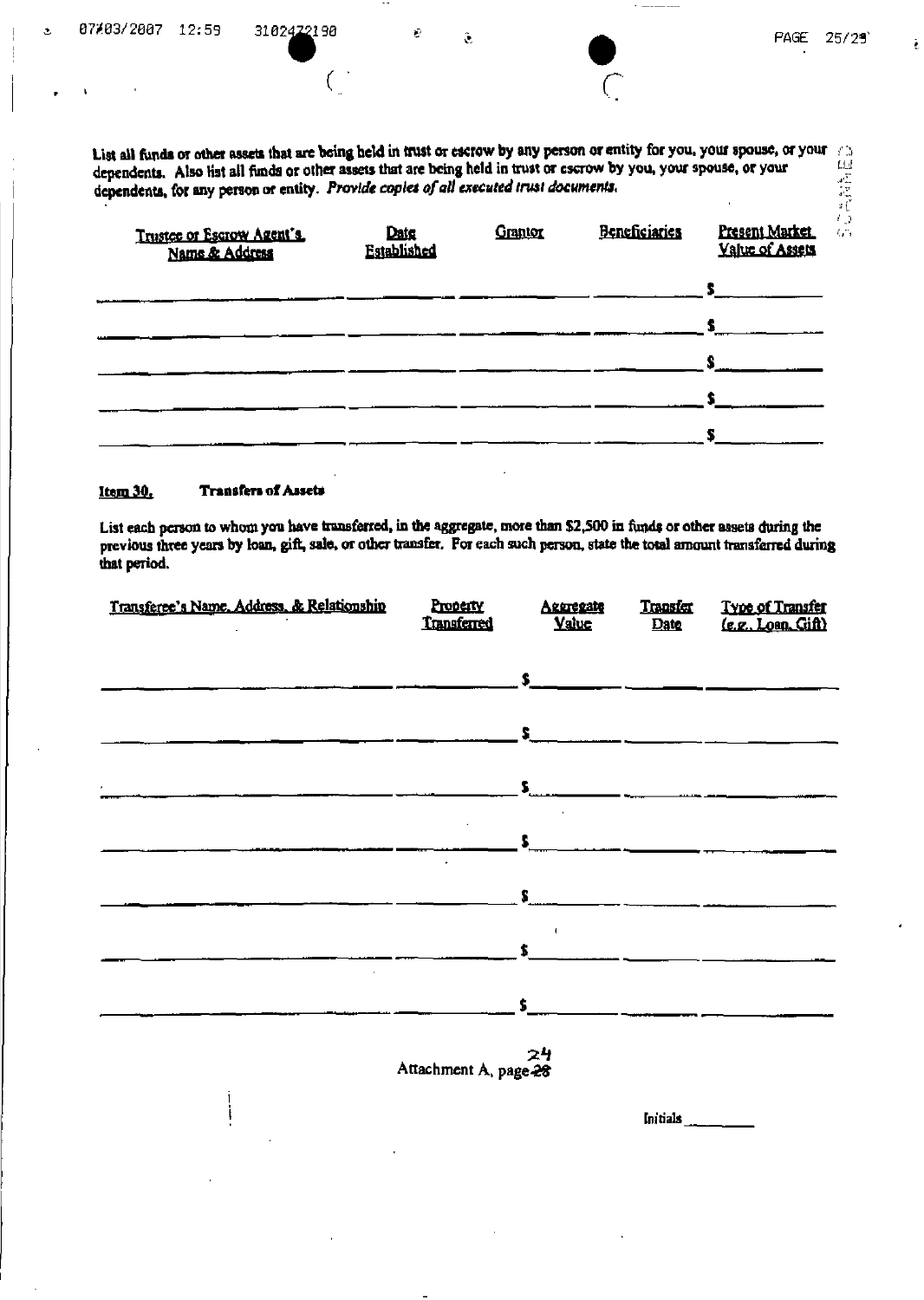$\bigcap$ 

 $\boldsymbol{\cdot}$ 

 $\hat{\textbf{z}}$ 

## **SUMMARY FINANCIAL SCHEDULES**

 $\overline{C}$ 

 $\bar{\bm{s}}$ 

## ltem<sub>31</sub>.

 $\ddot{\bullet}$ 

 $\ddot{\phantom{1}}$ 

 $\ddot{\phantom{a}}$ 

 $\frac{1}{2}$ 

 $\bar{1}$ Î,

## Combined Balance Sheet for You, Your Spouse, and Your Dependents

|     |                                                      | $\epsilon$ .                                                     |
|-----|------------------------------------------------------|------------------------------------------------------------------|
|     |                                                      | 記載場                                                              |
|     | <b>LIABILITIES</b>                                   | $\epsilon_{\rm s}$ 's                                            |
|     | <b>Credit Cards</b><br>(Item 23)                     |                                                                  |
|     | Motor Vehicles - Liens<br>$($ Item $21)$             |                                                                  |
|     | Real Property - Encumbrances<br>(Item 22)            | s.                                                               |
|     | Loans Against Publicly Traded Securities<br>(lcm 14) |                                                                  |
|     | Taxes Payable<br>(ltem 24)                           |                                                                  |
|     | Judgments or Settlements Owed<br>(ltem 25)           |                                                                  |
|     | Other Loans and Liabilities<br>(Item 26)             |                                                                  |
|     | Other Liabilities (Itemize)                          |                                                                  |
|     |                                                      | \$.                                                              |
|     |                                                      |                                                                  |
| \$. |                                                      | s                                                                |
| \$. |                                                      | s                                                                |
|     |                                                      |                                                                  |
| s.  |                                                      |                                                                  |
| S.  |                                                      |                                                                  |
| \$  |                                                      |                                                                  |
| S.  |                                                      | \$.                                                              |
|     | <b>Total Liabilities</b>                             |                                                                  |
|     | Surrender Value of Life Insurance                    | Combined Balance Sheet for You, Your Spouse, and Your Dependents |

attachment A, page 29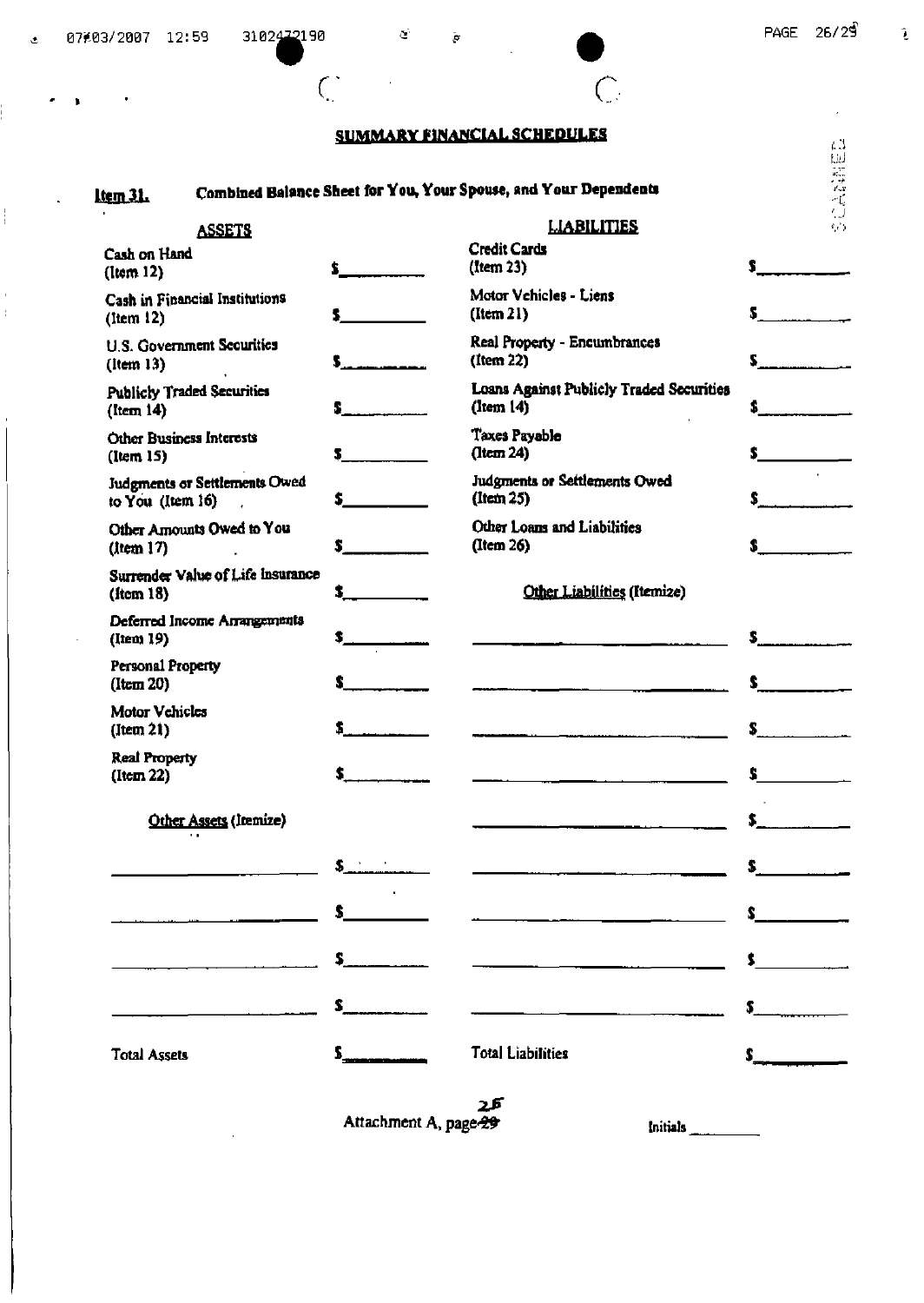Ą

3

 $\mathcal{Q}$ 

 $\mathfrak{F}$ 

## Combined Average Monthly Income and Expenses for You, Your Spouse, and Your Dependents for Item 32. the Last 6 Months

Provide the average monthly income and expenses for you, your spouse, and your dependents for the last 6 months.  $\overline{D} \overline{\hat{O}}$  not include credit card payments separately; rather, include credit card expenditures in th

## **INCOME**

## **EXPENSES**

| Salary - After Taxes                                         |                                             | Mortgage Payments for Residence(s)                                                                                                                                                                                              |                                                                                                                                                                                                                                                                                                                        |
|--------------------------------------------------------------|---------------------------------------------|---------------------------------------------------------------------------------------------------------------------------------------------------------------------------------------------------------------------------------|------------------------------------------------------------------------------------------------------------------------------------------------------------------------------------------------------------------------------------------------------------------------------------------------------------------------|
| Fees, Commissions, and Royalties                             | $\mathbf{s}$ . The contract of $\mathbf{s}$ | Property Taxes for Residence(s)                                                                                                                                                                                                 | <u>and the company of the company of the company of the company of the company of the company of the company of the company of the company of the company of the company of the company of the company of the company of the com</u>                                                                                   |
| Interest                                                     | $\sim$                                      | Rental Property Expenses, Including<br>Mortgage Payments, Taxes, and Insurance                                                                                                                                                  | $\sim$ $\sim$                                                                                                                                                                                                                                                                                                          |
| Dividends and Capital Gains                                  | $\sim$                                      | Car or Other Vehicle Lease or Loan<br>Payments                                                                                                                                                                                  |                                                                                                                                                                                                                                                                                                                        |
| Gross Rental Income                                          | $\sim$ $\sim$                               | <b>Food Expenses</b>                                                                                                                                                                                                            | $\sim$ $\sim$                                                                                                                                                                                                                                                                                                          |
| Profits from Sole Proprietorships                            | $\sim$                                      | <b>Clothing Expenses</b>                                                                                                                                                                                                        |                                                                                                                                                                                                                                                                                                                        |
| Distributions from Partnerships,<br>S-Corporations, and LLCs | s                                           | <b>Utilities</b>                                                                                                                                                                                                                | $\mathsf{s}$ . The set of $\mathsf{s}$ and $\mathsf{s}$ and $\mathsf{s}$ and $\mathsf{s}$ and $\mathsf{s}$ and $\mathsf{s}$ and $\mathsf{s}$ and $\mathsf{s}$ and $\mathsf{s}$ and $\mathsf{s}$ and $\mathsf{s}$ and $\mathsf{s}$ and $\mathsf{s}$ and $\mathsf{s}$ and $\mathsf{s}$ and $\mathsf{s}$ and $\mathsf{s}$ |
| Distributions from Trusts and<br><b>Estates</b>              | $\sim$                                      | Medical Expenses, Including Insurance                                                                                                                                                                                           | $\sim$ $\sim$                                                                                                                                                                                                                                                                                                          |
| Distributions from Deferred<br><b>Income Arrangements</b>    | $\mathbf s$ and $\mathbf s$                 | Other Insurance Premiums                                                                                                                                                                                                        | $\frac{1}{2}$                                                                                                                                                                                                                                                                                                          |
| <b>Social Security Payments</b>                              | $s_{\frac{1}{2}}$                           | <b>Other Transportation Expenses</b>                                                                                                                                                                                            | $\sim$                                                                                                                                                                                                                                                                                                                 |
| Alimony/Child Support Received                               | $\sim$ $\sim$                               | <b>Other Household Expenses</b>                                                                                                                                                                                                 | $\sim$ $\sim$                                                                                                                                                                                                                                                                                                          |
| Gambling Income                                              | $\sim$                                      | Other Expenses (Itemize)                                                                                                                                                                                                        |                                                                                                                                                                                                                                                                                                                        |
| Other Income (Itemize)                                       |                                             |                                                                                                                                                                                                                                 | $\sim$                                                                                                                                                                                                                                                                                                                 |
|                                                              | S.                                          | e de la companya de la companya de la companya de la companya de la companya de la companya de la companya de<br>La companya de la companya de la companya de la companya de la companya de la companya de la companya de la co |                                                                                                                                                                                                                                                                                                                        |
|                                                              | $\sim$                                      |                                                                                                                                                                                                                                 |                                                                                                                                                                                                                                                                                                                        |
|                                                              | $\mathbf{s}$ and $\mathbf{s}$               |                                                                                                                                                                                                                                 | $\frac{1}{2}$                                                                                                                                                                                                                                                                                                          |
| <b>Total Income</b>                                          | s                                           | <b>Total Expenses</b>                                                                                                                                                                                                           | $\sim$                                                                                                                                                                                                                                                                                                                 |
|                                                              |                                             | 26                                                                                                                                                                                                                              |                                                                                                                                                                                                                                                                                                                        |

Attachment A, page 30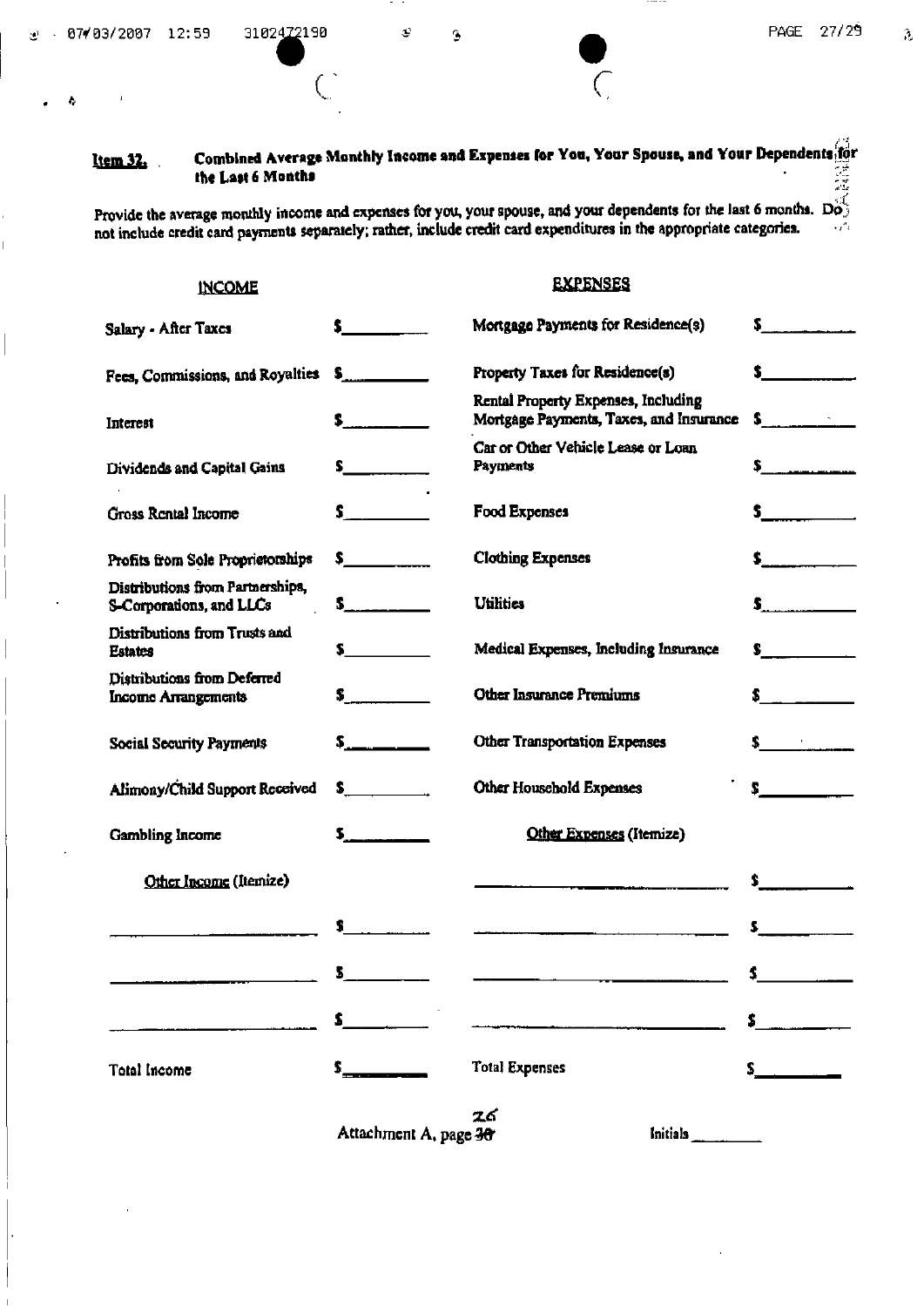**CENTER** 

## **ATTACHMENTS**

ä

### Documents Attached to this Financial Statement item 33.

3102422190

List all documents that are being submitted with this financial statement.

Item No. Document Relates To

Description of Document

I am submitting this financial statement with the understanding that it may affect action by the Federal Trade Commission or a federal court. I have used my best efforts to obtain the information requested in this statement. The responses I have provided to the items above are true and contain all the requested facts and information of which I have notice or knowledge. I have provided all requested documents in my custody, possession, or control. I know of the penalties for false statements under 18 U.S.C. § 1001, 18 U.S.C. § 1621, and 18 U.S.C. § 1623 (five years imprisonment and/or fines). I certify under penalty of perjury under the laws of the United States that the foregoing is true and correct.

**Executed on:** 

(Date)

**Signature** 

27 Attachment A, page 31